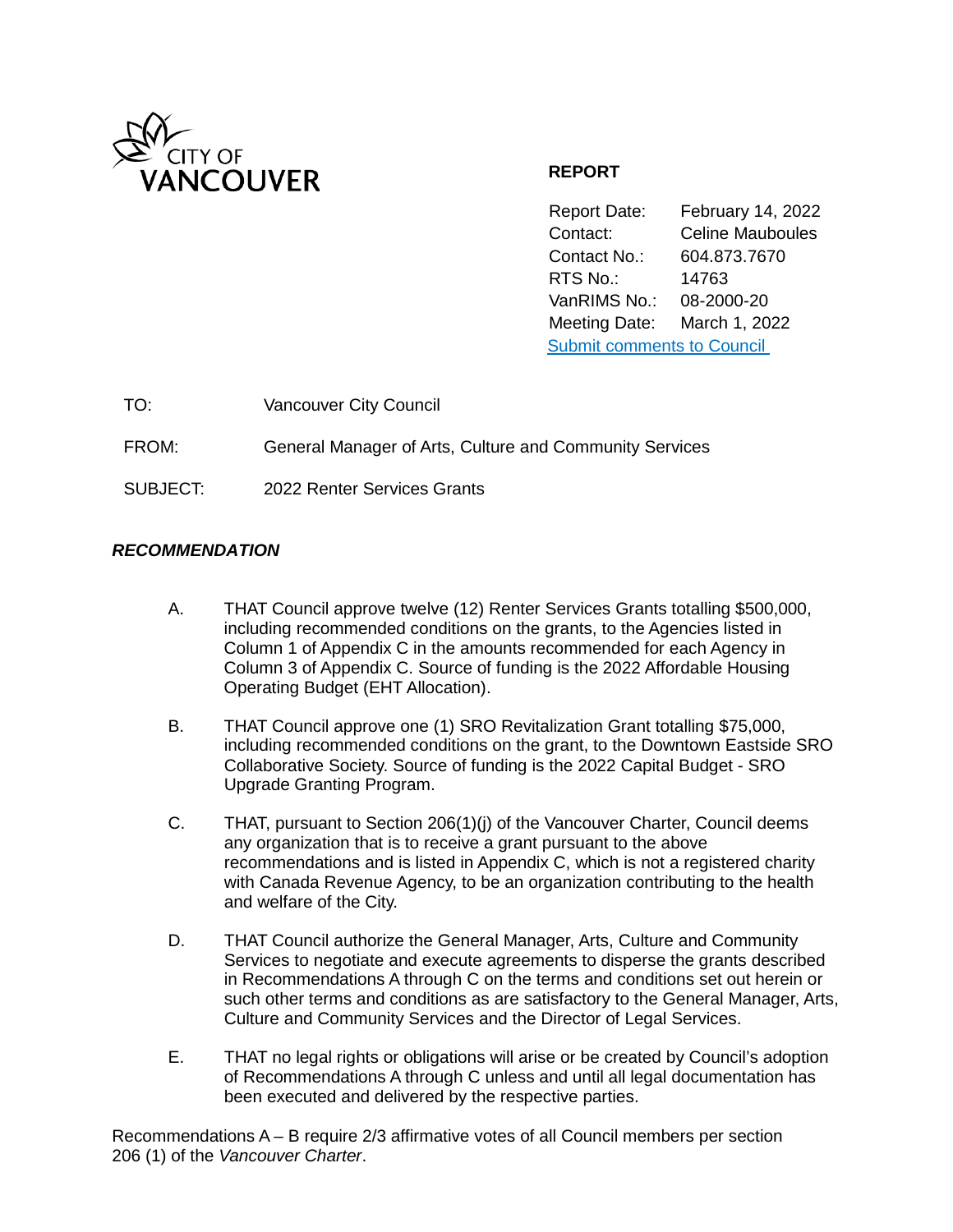### *REPORT SUMMARY*

This report brings forward the third year of recommended funding allocations under the Renter Services Grants program approved in June 2019. The call for grant applications focused on identifying opportunities to empower Vancouver renters to understand their rights, pursue their rights, and/or retain their housing. This report recommends approval and disbursements of a total of 13 grants totalling \$575,000 for 2022.

### *COUNCIL AUTHORITY/PREVIOUS DECISIONS*

Please see Appendix H for all Council Authority and Previous Decisions.

### *CITY MANAGER'S/GENERAL MANAGER'S COMMENTS*

The City Manager recommends approval of the foregoing.

### *REPORT*

#### *Background/Context*

#### Renter Services Funding

Vancouver City Council formally approved funding to support Vancouver renters on June 12, 2019 (RTS 13180) with the goal of enhancing non-profit advocacy and support services to Vancouver renters through grants and/or service contracts. Council approved the allocation of \$1.5 million over 3 years (2020-2022) from Empty Homes Tax (EHT) reserve, with \$500,000 to be allocated to each funding cycle. This is the final year of approved EHT funding. Funding for future years will need to be considered as part of the annual operating budget process.

### The Non-profit and Advocacy Sector

A network of non-profit organizations in the city and the region provide renter advocacy and support services for Vancouver renters encountering a challenge with their landlord or in their tenancy. The sector provides a breadth of professional, high-quality services, including education on tenant rights, direct legal advocacy, and supports to help people remain housed or find new housing. In consultation with renter-serving organizations, staff have learned that existing non-profit services continue to be challenged to meet increasing demand, even with multiple funding sources, including the City, the Law Foundation, the Province, and others.

Two years of the COVID-19 pandemic has placed significant additional demands on non-profit services. While there has been incredible resilience within Vancouver's renter-serving and social service sector, non-profits face difficulty of planning and running programming during an ever changing pandemic. In a recent Vantage Point survey, 78%<sup>[1](#page-1-0)</sup> of Vancouver non-profit organizations reported that the pandemic caused major interruptions to their projects, programs and services. Even so, organizations pivoted to respond to and meet community needs by mobilizing resources, adopting new technologies, and adapting approaches to service delivery.

<span id="page-1-0"></span><sup>1</sup> [UNRAVELING Report, The Vantage Point,](https://thevantagepoint.egnyte.com/dl/DsesKlvvvR/unraveling-report-V05.pdf_) 2021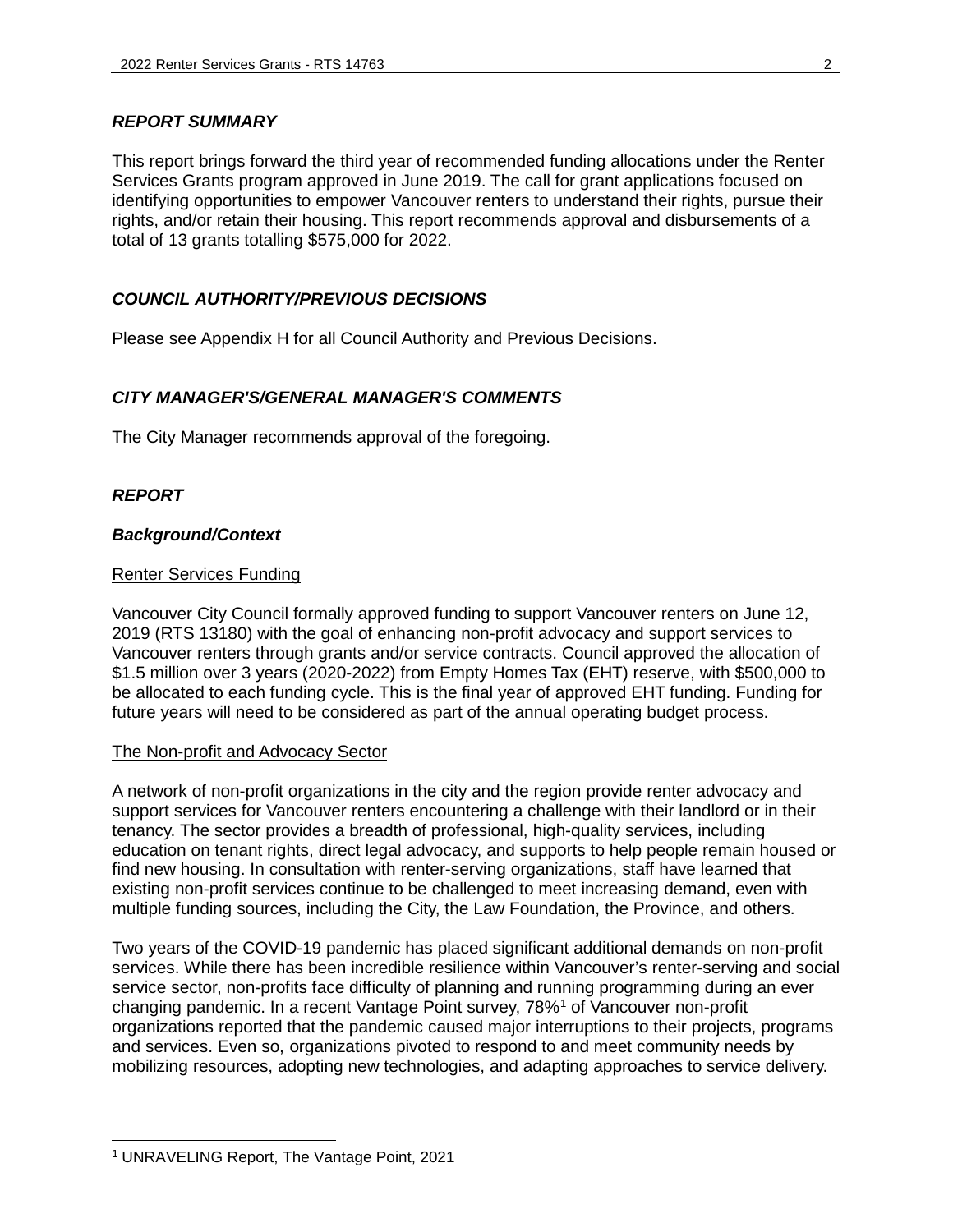Funding for renter services creates the opportunity for the City to work with and support community-based partners to help them, in turn, better support and engage more renters in Vancouver. The funding can also encourage greater sector collaboration, proactive renter advocacy and research, and support long-term sector resilience.

#### Renter Services Grants Program

The Renter Services Grants program was created as a mechanism for disbursing renter services funding to non-profit partners. It was designed in 2019 and updated in 2020 in coordination with the Social Policy grants team and in alignment with Social Policy's established Core Support Grants (CSG) (formerly Direct Social Services Grants) program. An important principle is that this new investment by Council in Renter Services Grants does not result in a reallocation or loss of funding from the CSG Grants stream for those renter-serving organizations historically receiving existing CSG program funding. Those renter-serving organizations can continue to apply for this base funding through the CSG stream, and can also apply for Renter Services Grants funding for new initiatives that elevate or enhance their existing capacity to support and advocate for renters in Vancouver.

A summary of 2020 and 2021 Renter Services Grant funding (RTS 13412 and 14068 respectively) and of the City's overall investment in renters via Renter Services Grant and CSG funding can be found in Appendices E and F respectively.

#### 2022 Renter Services Grants

The COVID-19 pandemic has burdened the already stretched non-profit sector and disproportionately impacted populations marginalized by systemic inequities who need these services the most. Acknowledging the hardship on the non-profit sector and renters who are marginalized, and to better align with Council's priorities (City of Reconciliation, Equity Framework) to further decolonize our granting processes, ACCS grant teams worked together to develop more streamlined funding processes.

In recognition of these challenges, alongside the implementation of the online Grants Management System (GMS), staff created a simplified and more streamlined application process for all ACCS granting groups with the goal of reducing barriers to accessing funding for the non-profit sector, particularly organizations serving equity-denied and disproportionately impacted communities that have been historically underserved by grants programs. Feedback from most users applying for Renter Services Grants has been positive with applicants noting the ease of use, the ability to reuse base information for multiple applications, and the one-stop nature of the system.

#### *Application and Review Process*

A Renter Service Grants information guide and application package were prepared and posted online on the Renter Services Grants webpage [\(https://vancouver.ca/people-programs/renter](https://vancouver.ca/people-programs/renter-services-grants.aspx)[services-grants.aspx\)](https://vancouver.ca/people-programs/renter-services-grants.aspx) in early Fall 2021. Email notifications with grant opening and deadline dates were sent to over 200 non-profit organizations in Vancouver. The Renter Services Grants team co-hosted two online information sessions with the Core Support Grants team for interested organizations. In total, 172 representatives from 106 organizations attended. Where necessary, staff arranged additional meetings to answer questions and assist applicants.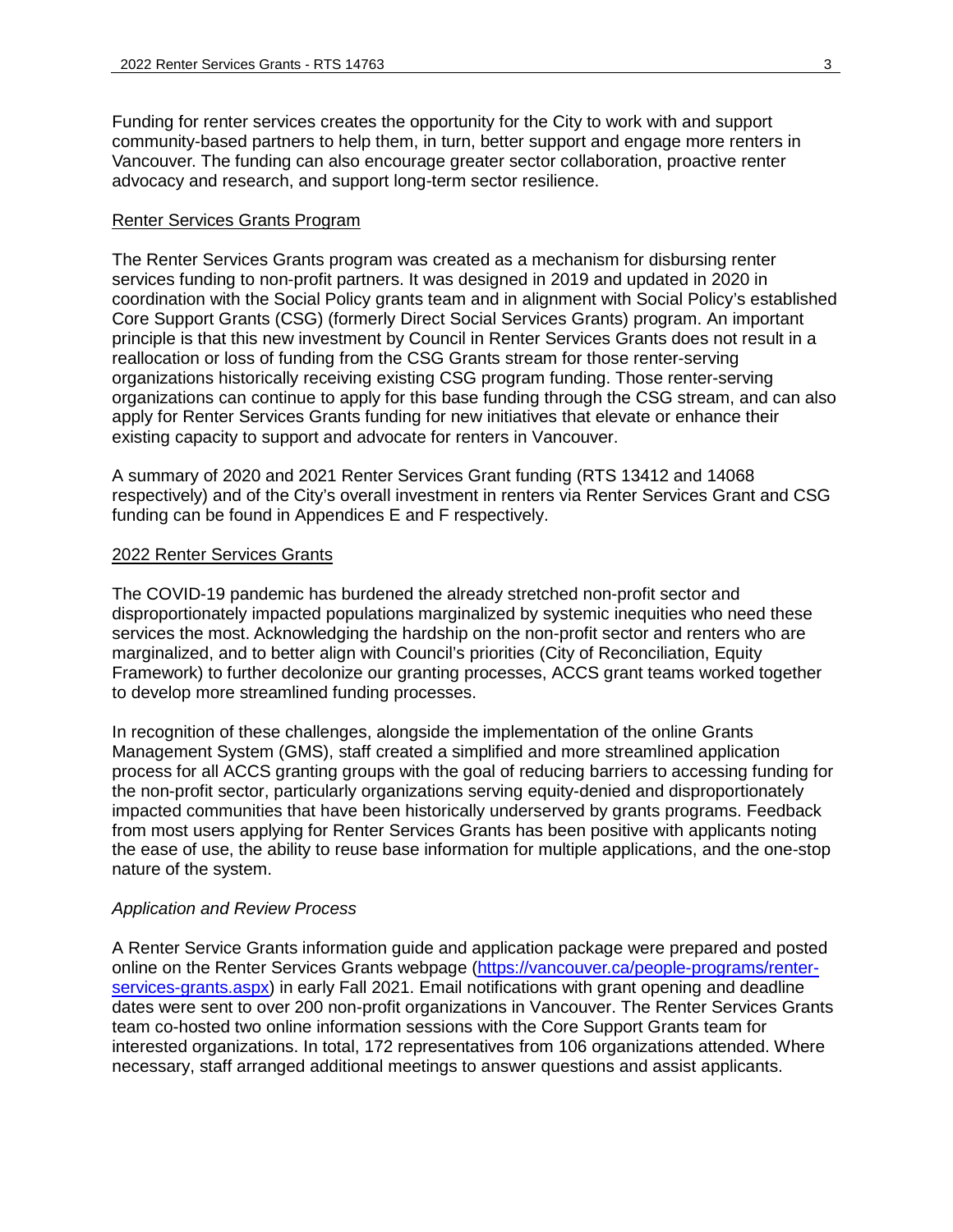Staff reviewed all applications for completeness and to ensure they met eligibility requirements (Appendix B). Staff conducted detailed reviews using grant program-specific criteria that were established in alignment with Council priorities, based on "good practice" for program and organizational management, and aligned with those of the CSG evaluation process. Follow-up phone calls or meetings were conducted where additional information was required.

### *Adjudication*

An interdepartmental adjudication team included staff from four departments of the City's Renter Services and Advocacy Team (RAST): Arts, Culture and Community Services (ACCS), Development, Building and Licensing (DBL), Planning, Urban Design and Sustainability (PDS), and Corporate Communications. Renter Services Grants staff leads worked closely with Social Policy's CSG team to maximize the collective impact of the City's investments in renters. The recommendations for Social Policy's CSG program, including recommendations for grants to renter-serving organizations, are also being presented to Council on March 1 (RTS 14837).

### *Strategic Analysis*

### Evaluation and Investment Principles

In evaluating the grant applications, staff gave priority consideration to projects or services that met a range of principles and priorities, including: (See Appendix A for full list of grant principles and priorities):

- To fund a diversity of applications to ensure all goal areas are addressed (understanding rights, pursuing rights, retaining housing);
- To support projects whose primary focus is reducing conditions that create vulnerability for Vancouver renters;
- To consider equity and allocate funding so as to serve a range of marginalized renter populations across the city;
- To consider the sustainability of the proposed project and the applicant's ability to expand capacity and leverage other investments and/or partnerships;
- To consider the level of innovation or enhancement to renter services;
- To consider the overall quality of the proposal.

### Grants Recommended in this Report

Staff received a total of 22 applications to the 2022 Renter Services Grants program, requesting a combined total of \$1,275,961. This report recommends approval of a total of 13 grants totalling \$575,000 (Table 2) (See Appendix C for specific grant recommendations).

| <b>SOURCE OF</b><br><b>FUNDING</b>                           | # GRANT<br><b>APPLICATIONS</b><br><b>RECEIVED</b> | <b>TOTAL \$\$</b><br><b>REQUESTED</b> | # GRANTS<br><b>RECOMMENDED</b> | <b>TOTAL \$\$</b><br><b>RECOMMENDED</b> |
|--------------------------------------------------------------|---------------------------------------------------|---------------------------------------|--------------------------------|-----------------------------------------|
| 2022 Affordable<br><b>Housing Operating</b><br><b>Budget</b> | 21                                                | \$1,195,271                           | 12                             | \$500,000                               |
| Capital - SRO<br><b>Upgrade Granting</b><br>Program          |                                                   | \$80,690                              |                                | \$75,000                                |
| <b>TOTAL</b>                                                 | 22                                                | \$1,275,961                           | 13                             | \$575,000                               |

*Table 2. Summary of 2022 Renter Services Grant Recommendations*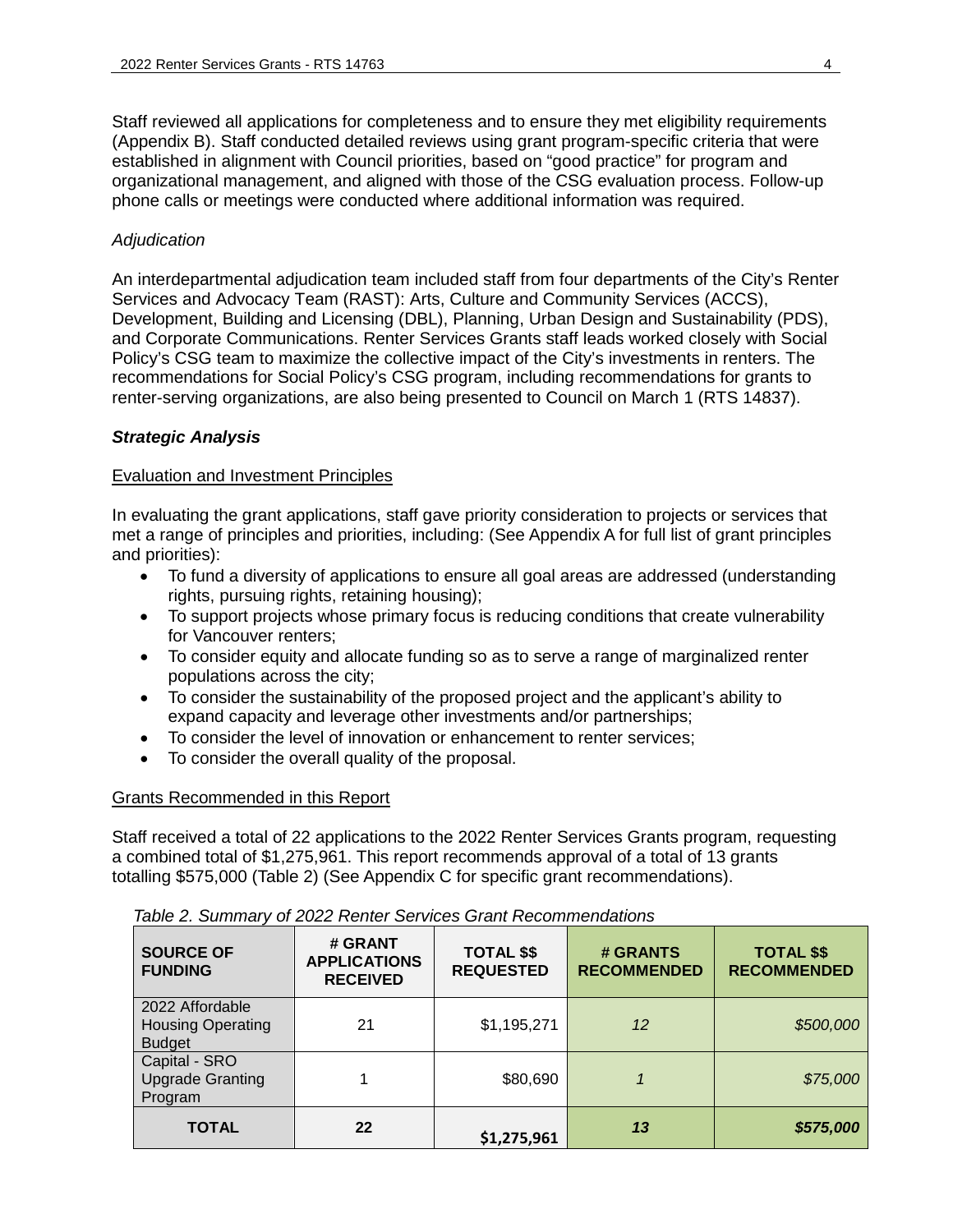## Overview of Grants Being Recommended

The 13 grants being recommended in this report encompass a range of services, programs and activities that support Vancouver renters. Each one addresses one or more of the three outcomes the grant program aims to influence: understanding rights, pursuing rights, and/or retaining housing. Combined, the grants aim to impact all Vancouver renters in need of support or education, and support the needs of a diversity of low-income, marginalized and at-risk renter populations across the city. Activities supported by the grants include:

- Enhanced opportunities for Vancouver renters to understand their rights and improve and stabilize their rental housing;
- Increased legal assistance and advocacy for renters, with direct investment in supporting women who are marginalized, DTES residents, and renters in non-profit housing;
- Increased housing support services for people facing barriers / marginalization, including youth exiting care, people with disabilities, people who identify as Indigenous, newcomers, and low-income seniors; and
- A focused investment in SRO tenants, including education, supports, and advocacy.

As in all granting calls, the amount of funding requested far exceeded the budget, so unfortunately not all programs are able to be recommended for funding. While all applications met some of the eligibility criteria, the adjudication committee determined that those applications being recommended in this report more strongly support the goals and criteria set out in the proposal call, respond to some of the most urgent needs, and have the greatest potential for innovation and system-wide changes in the future.

Ten applications are being recommended for partial funding and three are being recommended for full funding. In instances where staff are recommending partial funding, there was a careful and balanced analysis of what level of funding would be effective. Staff will work with unsuccessful applicants to provide feedback on their applications and, where applicable, identify opportunities to support networking and collaboration between partners to explore ways to address unfunded areas of need.

The Table in Appendix C summarizes the applications received and the recommended funding level of each.

### Monitoring and Reporting

Monitoring and reporting requirements were built into the 2021 Grant Agreements signed by all grant recipients. Based on the reports from 2021 grant recipients for services provided between April and October 2021, the following was achieved:

- More than 1,600 Vancouver renters contacted renter legal advocacy organizations for assistance to pursue their rights,
- Approximately 1,200 Vancouver renters received support services in navigating and maintaining their housing, and
- 600 Vancouver SRO tenants were educated on their tenancy rights.

In total, the 2021 Renter Services Grant recipients have supported over 3,000 Vancouver renters within a seven-month period, surpassing the total number of renters that the projects intended to serve.

Staff will work with 2022 grant recipients to develop schedules for monitoring and reporting back on their proposed activities, performance indicators and intended outputs.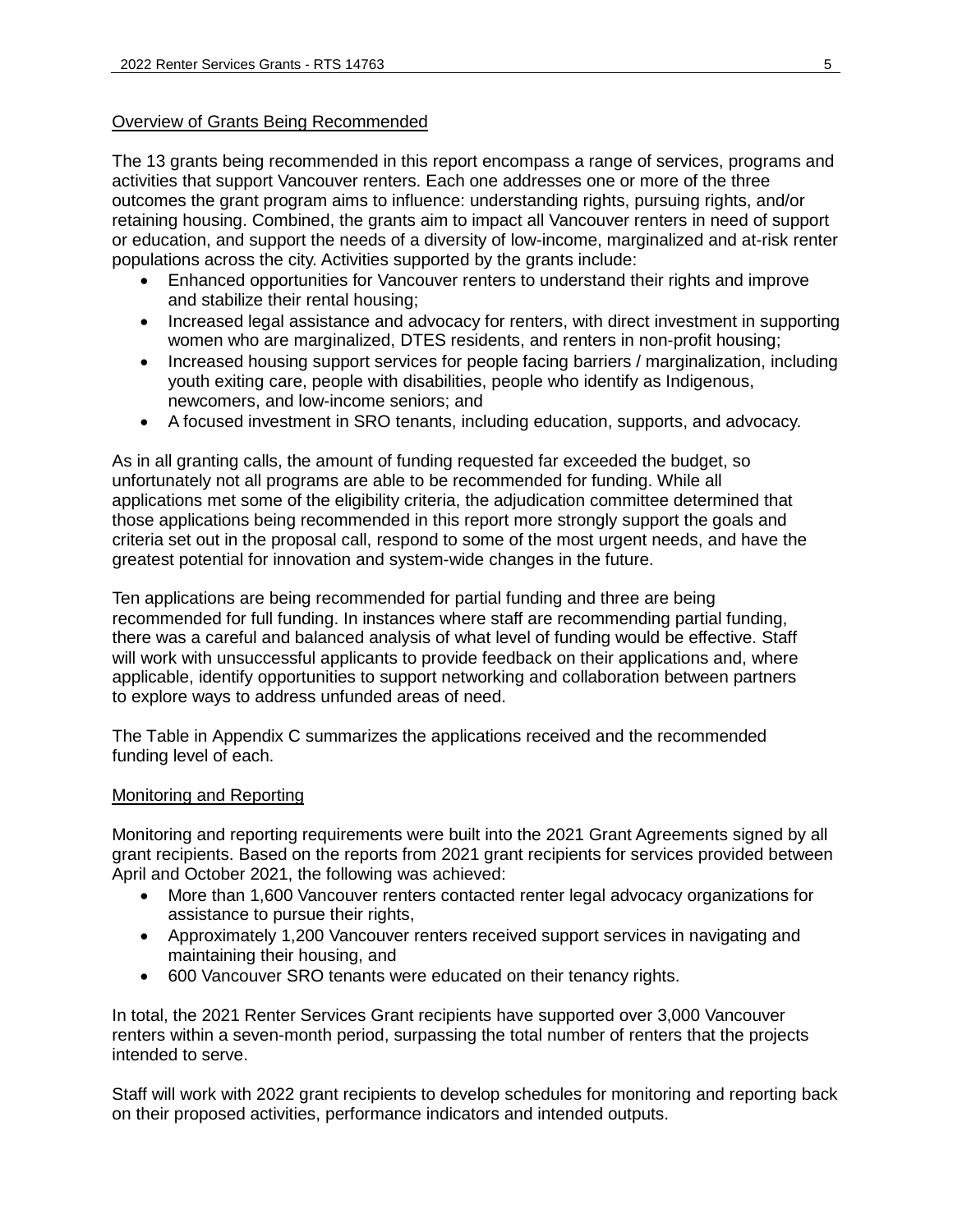### Update on Other Renter Office Work

An update on other pieces of work conducted by the Renter Office is provided in Appendix G.

#### *Implications/Related Issues/Risk*

#### *Financial*

The total \$500,000 funding recommended in this report for 2022 Renter Services operating Grants is included in the 2022 Affordable Housing Operating Budget (EHT Allocation). This is the final year of approved EHT funding. Funding for future years will need to be considered as part of the annual operating budget process. Allocation of EHT funding will need to be considered within the EHT policy definition of 'affordable housing initiatives'.

Staff recommend that a request of \$75,000 to continue to support an enhanced SRO Hub to support tenants in SRA-designated buildings be funded from the 2022 Capital Budget - SRO Upgrade Granting Program, and that monitoring, oversight and future grant requests are managed by the SRO Strategy implementation team in ACCS.

The combined total of grant funds being recommended is therefore \$575,000 (Table 3).

Grant funds will be released in two payments, unless otherwise indicated, with the first instalment expected to be disbursed in March 2022.

| <b>Source of Funds</b>                           | 2022 Investment |
|--------------------------------------------------|-----------------|
| 2022 Affordable Housing Operating Budget         | \$500,000       |
| Capital Budget - SRO Upgrade Granting<br>Program | \$75,000        |
| <b>TOTAL</b>                                     | \$575,000       |

*Table 3. Sources of Funds of 2022 Renter Services Investment*

### *CONCLUSION*

The services, programs and organizations being recommended for funding are part of a network of non-profits working to support and influence the ability of renters to understand their rights as renters, pursue their rights, and retain their housing. City grants provide core and project funding to activities that can make a significant impact on long-term resilience in renter advocacy and supports and on the ability of renters at risk of displacement from their homes and communities to stabilize their housing. The grants being recommended in this report for 2022 Renter Services funding reflect Council's commitment to enhancing advocacy and support services for renters across the city.

\* \* \* \* \*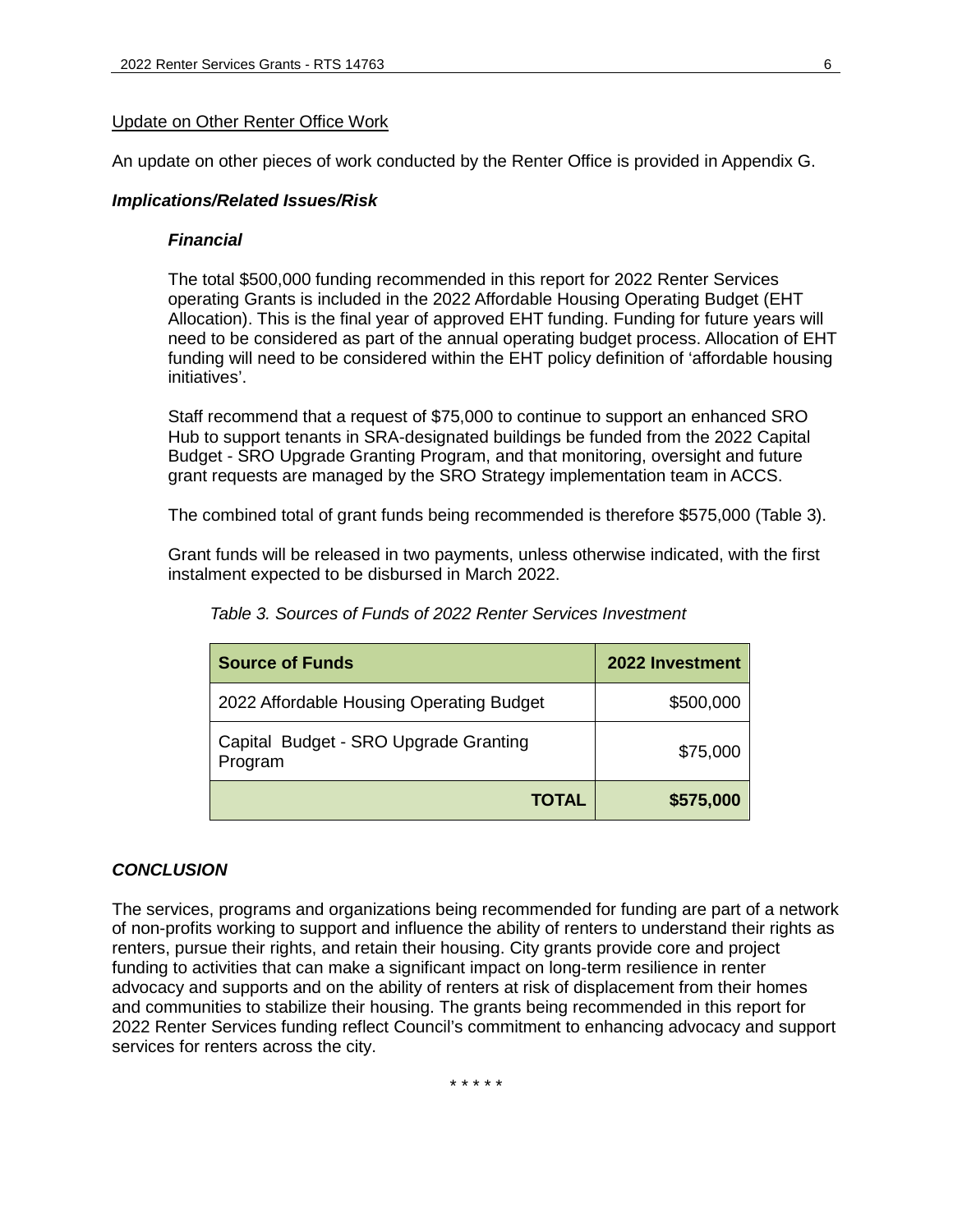# **RENTER SERVICES GRANTS: POLICY FRAMEWORK, PRINCIPLES AND PRIORITIES**

## **Policy Framework: Our Statement of Intent**

Renter Services Grants are investments that contribute to improving rental housing outcomes for renters in Vancouver. They support non-profit community-based programs that assist and empower Vancouver **renters to understand their rights, pursue their rights, and/or retain their housing.**

Renter Services Grants are intended to augment and enhance, not simply maintain an organization's capacity to support renters.

Renter Services Grants:

- Respond to dynamic needs of renters in Vancouver;
- Address equity by reducing the impact of systemic barriers that create conditions of vulnerability for renters;
- Facilitate partnerships and networks between the City, other levels of government, business and non-profits;
- Inform and respond to Council priorities on supporting renters, including the provision of direct services that will improve housing outcomes for renters, and non-profit actions that will create positive systemic change for renters; and
- Demonstrably increase an organization's capacity to support and/or advocate for the needs of Vancouver renters.

### **Principles: Principles for Grant Making**

- **Accountability:** We embrace ongoing feedback loops with partners to understand City investments and how they influence change.
- **Equity and Inclusion:** We strive to build equity in our communities by making grant processes accessible, especially for groups that experience exclusion.
- **Transparency:** We are open, transparent, and consistent with our grant making processes.
- **Informed Decision-Making:** We inform our grant making using evidence-based research, and consider data sources, both formal and informal.
- **Balanced Investment Approach:** We balance short, medium and long-term investments so that, while addressing immediate concerns, we never lose sight of our goal of effecting lasting systems change.
- **Diversity and Reconciliation:** Our grants recognize the unique strengths of our many diverse communities by fostering relationships, helping heal the past, and moving forward with shared understanding and respect – working within the context of Vancouver as the unceded homeland of the Musqueam, Squamish and Tsleil-Waututh Nations.
- **Strategic Alignment:** Our grants demonstrate alignment with Council priorities for renters and related strategies and initiatives.
- **Partnerships:** Our relationships with our community and funding partners are based on trust, respect and transparency.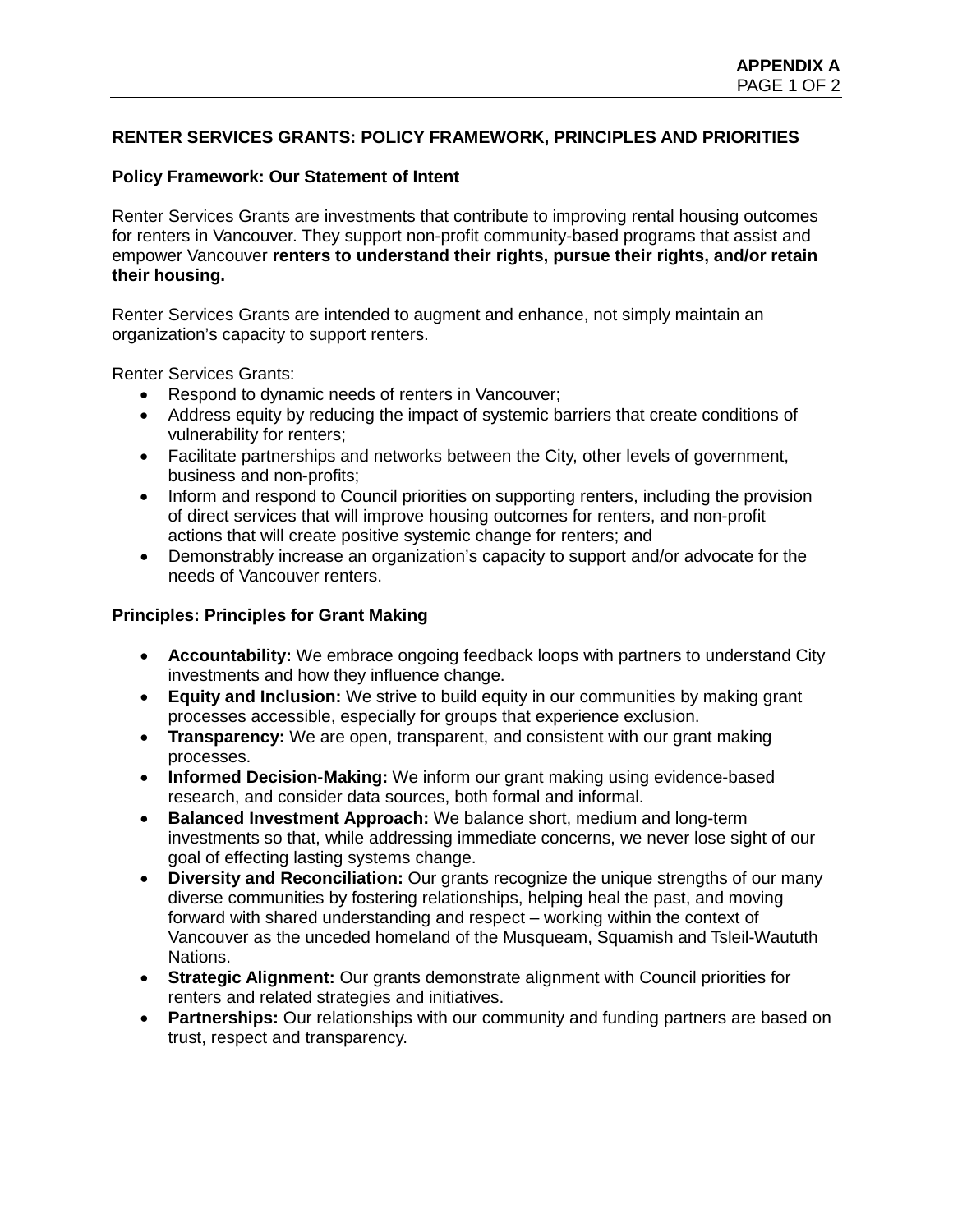## **Renter Services Grants Priorities**

Renter Services Grants provide funding for projects that address inequity and mitigate conditions that create vulnerability for Vancouver renters. Priority consideration is given to projects or services that meet the following:

- Align with the Renter Services Grants Statement of Intent (noted above);
- Reinforce or support the goals of Council-approved actions to support Vancouver renters;
- The primary function is to provide supplemental supports and/or remove barriers to ensure equal access to services and opportunities for renters in Vancouver;
- The primary focus is renters who are experiencing social, physical, and/or economic disadvantages and/or who face discrimination
- Use one or more of the following approaches to improve housing outcomes for renters:
	- o Service-oriented, and aimed at reducing the barriers to equity; OR
	- o Systemic or individual advocacy aimed at securing services and protecting rights; OR
	- o Community development which empowers and involves equity denied renters in solving social problems, bringing about positive social change, and extending participatory democracy.
	- Use one or more of the following strategies to improve housing outcomes for renters:
		- o Organizing/mobilizing volunteer resources; OR
		- o Developing mutual support (e.g. coalition building, collaborative projects) among groups, individuals and group support systems; OR
		- o Facilitating improved access to renter services; OR
		- o Building the capacity of individuals or families who rent to address the causes of rental housing instability; OR
		- o Developing or supporting new service delivery models; OR.
		- o Delivering community-based workshops, conferences, or other non-formal educational opportunities for renters and/or renter advocates; OR
		- o Undertaking focused research to better understand systemic challenges experienced by renters and opportunities for system change.

Applicants must demonstrate that the approaches and strategies proposed will demonstrably increase an organization's capacity to support and/or advocate for improved housing outcomes for renters.

Additionally, applicants are encouraged to identify the measurable potential impact their project will have on the broader renter community in Vancouver.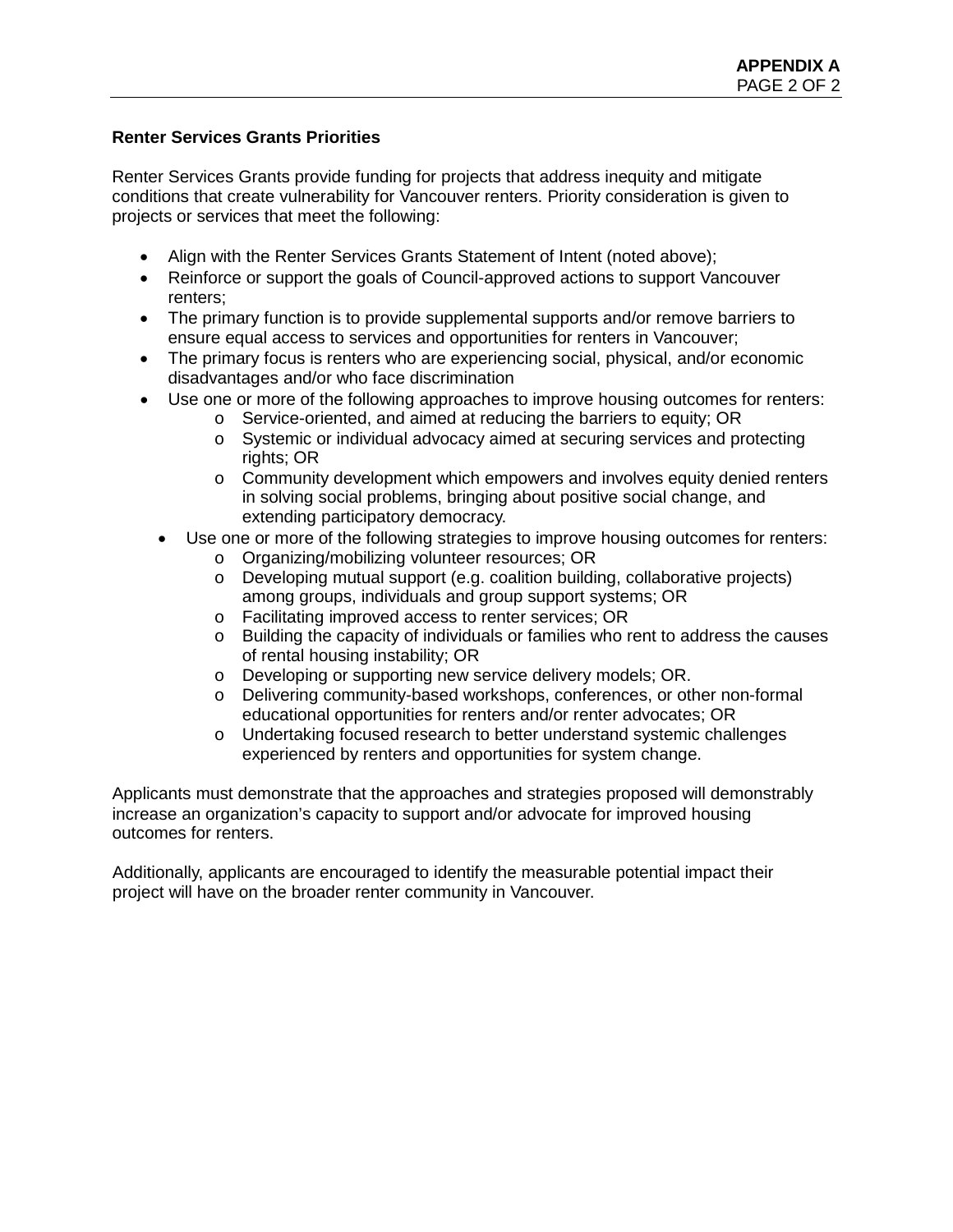# **RENTER SERVICES GRANTS: ELIGIBILITY**

# **Eligibility**

An organization must:

- Be a registered non-profit society, community service co-op or social enterprise wholly owned by a non-profit and in good standing with the Registrar of Companies; OR be a registered charity, in good standing with the Canadian Revenue Agency; OR a First Nations Band;
	- o Please note that if you are not registered as one of the above you may partner with a fiscal sponsor that is a registered non-profit society or registered charity in order to meet this requirement.
- Have an independent, active governing body composed of volunteers. The by-laws must have provisions that no staff member can be a voting member of the board or executive;
- Demonstrate accommodation, welcomeness and openness to people of all ages, abilities, sexual orientations, gender identities (including trans\*, gender-diverse and two-spirit people), ethnicities, cultural backgrounds, religions, languages, underrepresented communities and socio-economic conditions (including people experiencing or at risk of homelessness) in its policies, practices and programs, except in instances where the exclusion of some group is required for another group to be effectively targeted;
- Be in compliance with the [Canadian Charter of Rights and Freedoms a](https://laws-lois.justice.gc.ca/eng/const/page-12.html)nd the British [Columbia](https://www.bclaws.ca/Recon/document/ID/freeside/00_96210_01) [Human Rights Code;](https://www.bclaws.ca/Recon/document/ID/freeside/00_96210_01)
- Have the demonstrated functional capacity and sufficient resources to deliver the programs to which the City is being asked to contribute;
- Show costs that are reasonable and on par with other similar programs;
- Deliver the funded program in Vancouver to Vancouver residents.

Exceptions to the above may be approved at the discretion of the Managing Director of Homelessness Services and Affordable Housing Programs.

## **Ineligible Projects and Expenses**

- Those which fall wholly or primarily within the mandate of other government departments, e.g.(but not limited to):
	- o Direct healthcare programs (such as health self-help groups, health information programs, medical treatment, maintenance or rehabilitation programs);
	- o Employment training;
	- o Initial settlement programs.
- Direct welfare supports, including food banks, meal programs and provision of clothing;
- The capital costs of housing and or rent payments or rent supplements;
- One-on-one counselling with licensed psychologists, social workers or registered clinical counsellors;
- Projects which are primarily recreational (formal recreation programs such as clubs/groups or teams), or formal educational projects leading to a credential (Note: non-formal educational projects that do not lead to a formal educational credential are eligible);
- Travel expenses, attendance at or fees for conferences, workshops or other forms of training;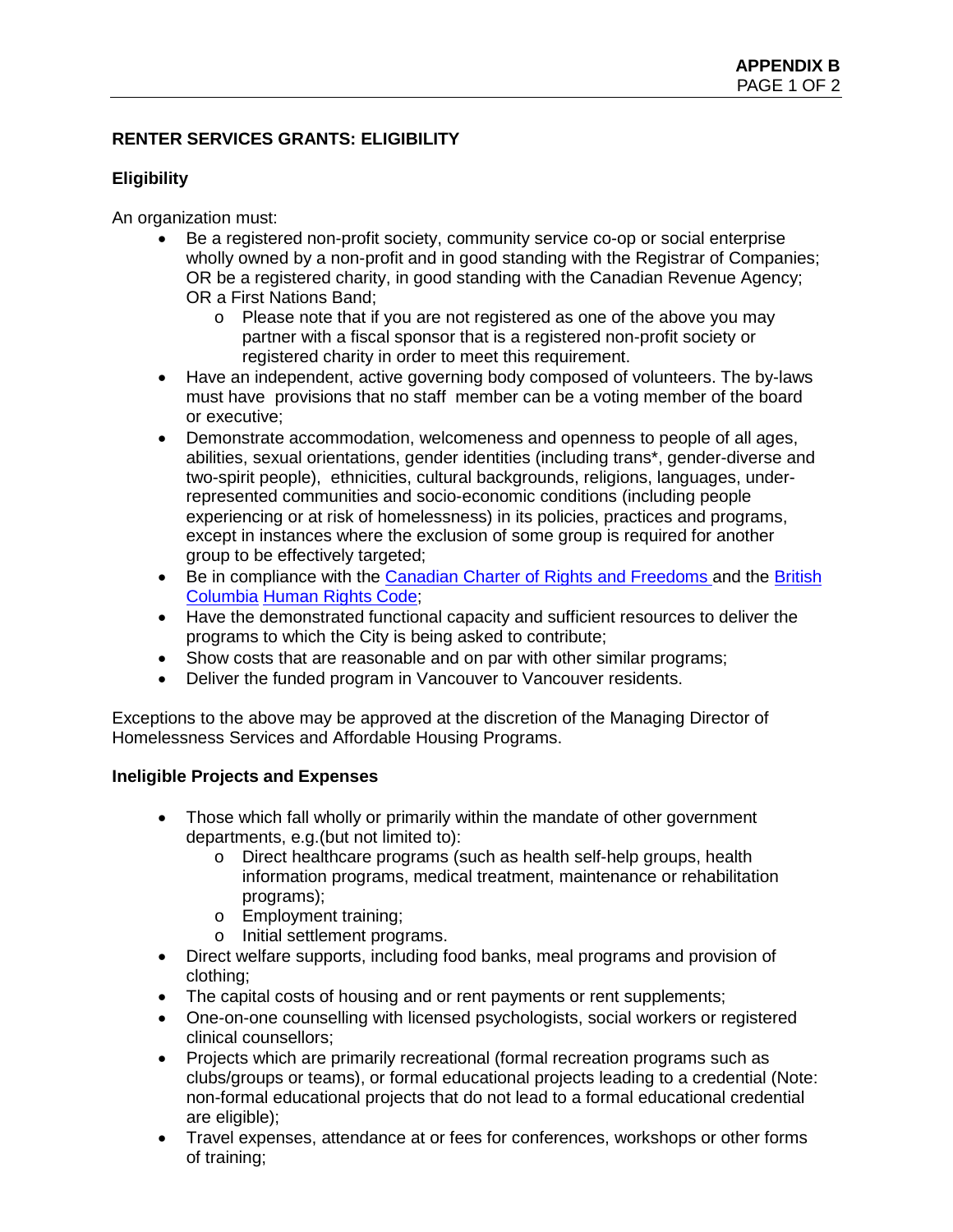- Transportation expenses, except those that allow users or potential users to access services;
- Legal fees;
- Payment of: City property taxes; capital expenses, operating or capital deficits;
- Act in the capacity of a funding body for, or make grants to any other group or organization;
- Projects directed to the preservation of any particular ethnic or cultural heritage, except in instances for Reconciliation initiatives;

Organizations receiving a Renter Services grant may provide one or more of the programs noted above, but the City's grant cannot be used to support those activities. Exceptions to the above may be approved at the discretion of the Managing Director of Homelessness Services and Affordable Housing Programs.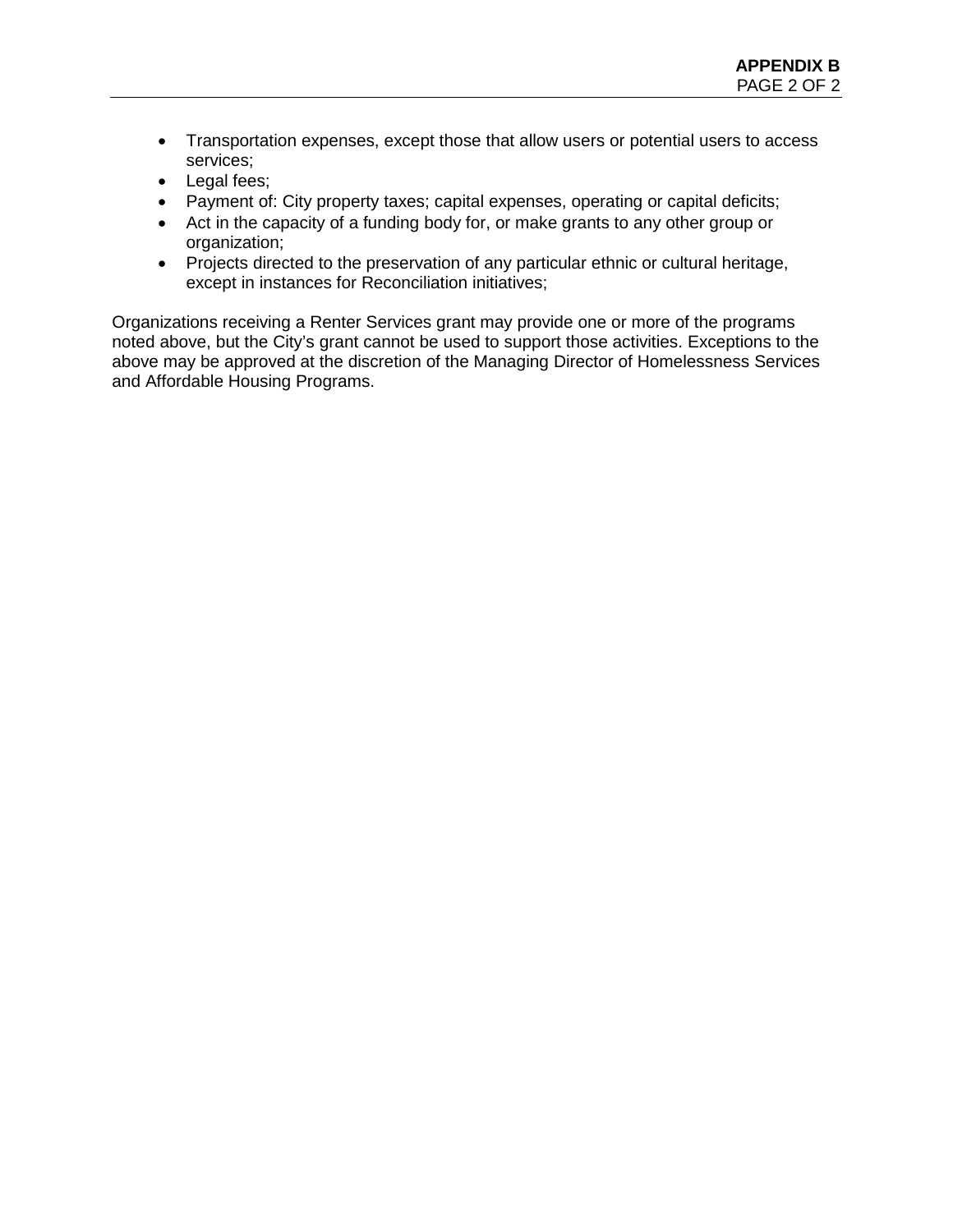# **2022 RENTER SERVICES GRANTS Renter Services Grants Recommended (Recommendations A - B)**

*The Renter Services Grants will support non-profit advocacy and renter serving organizations to help renters understand and pursue their rights, to provide direct services to support renters to maintain their tenancies, and to enable renters to find adequate rehousing options.*

| <b>AGENCY</b>                                            | 2022<br><b>REQUESTED</b> | 2022<br><b>RECOMMENDED</b> | <b>PROJECT</b><br><b>TITLE</b>                          | <b>PROJECT DESCRIPTION</b>                                                                                                                                                                                                                                                                                                                                                        | <b>CONDITIONS &amp;</b><br><b>COMMENTS</b> |
|----------------------------------------------------------|--------------------------|----------------------------|---------------------------------------------------------|-----------------------------------------------------------------------------------------------------------------------------------------------------------------------------------------------------------------------------------------------------------------------------------------------------------------------------------------------------------------------------------|--------------------------------------------|
| Access Pro<br><b>Bono Society</b><br>of BC               | \$50,000                 | \$40,000                   | Vancouver<br>Renter Legal<br><b>Services</b><br>Project | The Project will continue to enhance and extend<br>APB's capacity to provide expert legal assistance<br>and representation to low- and modest-income<br>Vancouver renters confronting tenancy-threatening<br>legal problems in and out of Residential Tenancy<br>Branch (RTB) hearings and in the BC Supreme<br>Court.                                                            |                                            |
| Atira Women's<br><b>Resources</b><br>Society             | \$50,000                 | \$40,000                   | Tenancy<br>Specialist                                   | Legal Advocacy Program offers low-income women<br>(trans & two-spirit inclusive) in the DTES free legal<br>services in a safe, confidential, women's only<br>space. This project improves housing outcomes for<br>women by supporting them in understanding and<br>pursuing their rights through legal advice,<br>advocacy, and representation.                                   |                                            |
| <b>Aunt Leah's</b><br>Society                            | \$24,500                 | \$24,500                   | Friendly<br>Landlord<br>Network (FLN)                   | A network of homeowners and property managers<br>who rent suites to youth and families transitioning<br>from government care, along with the support of 27<br>local partner organizations. Landlords receive<br>market rent and on-going tenancy support,<br>including monthly in-person check-ins by partner<br>support worker; renters receive tenancy support<br>and training. |                                            |
| <b>Battered</b><br>Women's<br>Support<br><b>Services</b> | \$24,500                 | \$24,500                   | How to Survive<br>a Housing<br>Crisis                   | How to Survive a Housing Crisis program will<br>provide a weekly educational workshop series and<br>32 hours per week of one to one support and<br>advocacy of a housing specialist to women and<br>girls who are experiencing or have survived<br>Gender Based Violence.                                                                                                         |                                            |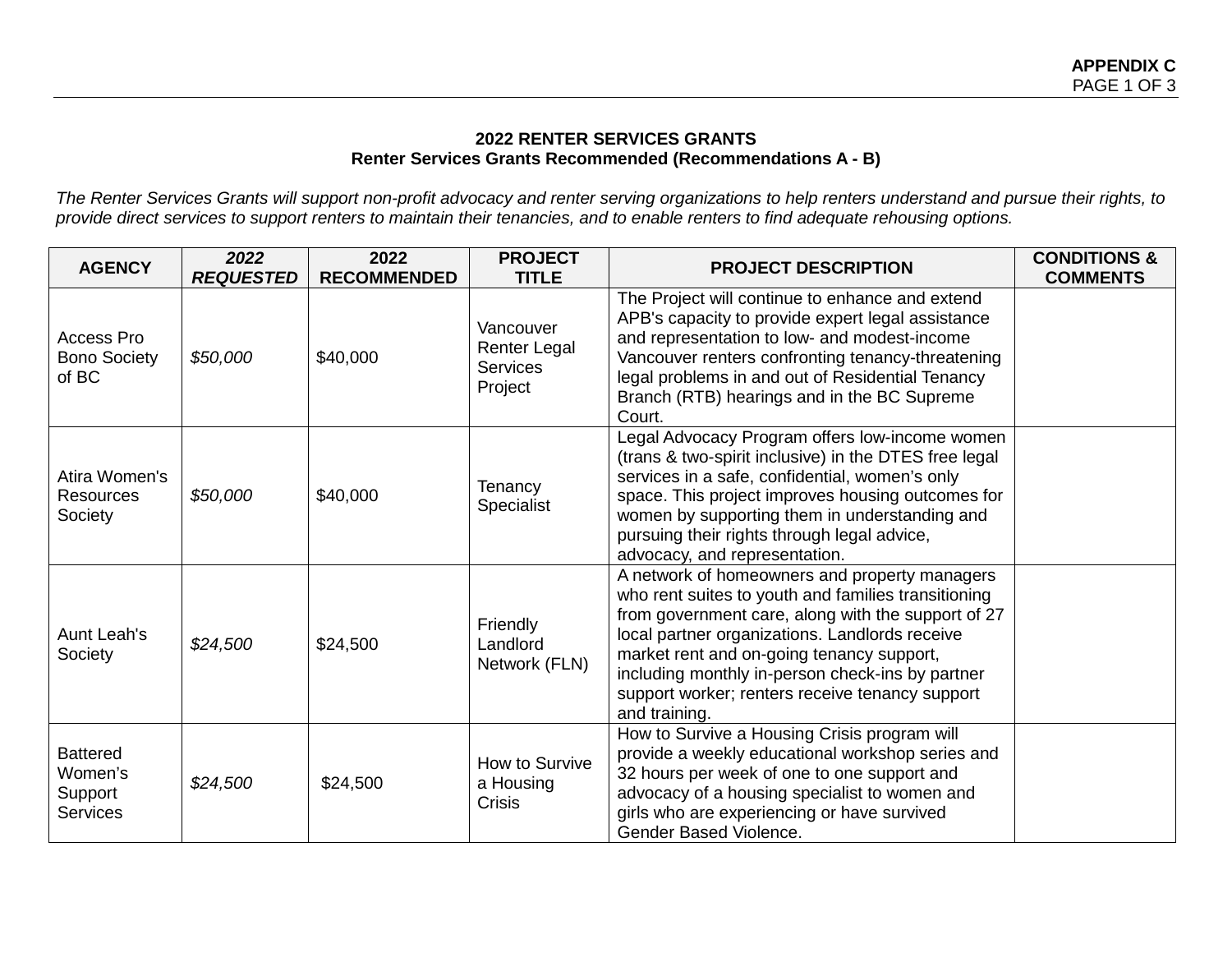| <b>AGENCY</b>                                                     | 2022<br><b>REQUESTED</b> | 2022<br><b>RECOMMENDED</b> | <b>PROJECT</b><br><b>TITLE</b>                                                                | <b>PROJECT DESCRIPTION</b>                                                                                                                                                                                                                                                                                                                                                                 | <b>CONDITIONS &amp;</b><br><b>COMMENTS</b> |
|-------------------------------------------------------------------|--------------------------|----------------------------|-----------------------------------------------------------------------------------------------|--------------------------------------------------------------------------------------------------------------------------------------------------------------------------------------------------------------------------------------------------------------------------------------------------------------------------------------------------------------------------------------------|--------------------------------------------|
| <b>DTES SRO</b><br>Collaborative<br>Society                       | \$80,690                 | \$75,000                   | The SRO Hub                                                                                   | The SRO Hub project assists and empowers SRO<br>tenants through training/workshops on topics like<br>overdose, COVID-19 and eviction prevention,<br>facilitates knowledge sharing through tenant<br>committees, newsletters, and a resource library;<br>and builds relationships with stakeholders who<br>share our goal to improve the habitability and<br>affordability of private SROs. |                                            |
| <b>First United</b><br>Church<br>Community<br>Ministry<br>Society | \$45,000                 | \$39,000                   | <b>First United</b><br>Legal Advocacy<br>2022-2023                                            | For nearly 50 years, First United has provided free<br>legal advocacy for marginalized people living in<br>Vancouver's Downtown Eastside. Serving<br>approximately 1,500 clients each year, low-income<br>tenants remain our largest represented group. Our<br>advocates provide free service from legal info and<br>advice to full legal representation.                                  |                                            |
| <b>Helping Spirit</b><br>Lodge Society                            | \$35,580                 | \$35,580                   | Journey Home<br>Program                                                                       | Journey Home supports all the homeless<br>individuals and families within the Greater<br>Vancouver area with the primary goal of helping<br>them to stay housed permanently in the affordable<br>and safe housing. The program operates through<br>the highly effective network of other organizations,<br>shelters and the relevant government departments.                               |                                            |
| Mount<br>Pleasant<br>Neighborhood<br>House                        | \$40,000                 | \$30,000                   | House2Home                                                                                    | Supporting the rental needs of seniors and<br>newcomers in the Mount Pleasant and Little<br>Mountain neighbourhoods by offering first<br>language workshops and one to one supports. We<br>will help to ensure these populations feel<br>empowered and understand the rental landscape<br>and feel confident to seek support when needed.                                                  |                                            |
| Rainbow<br>Refugee<br>Society                                     | \$45,621                 | \$40,000                   | Q-HINNT<br>(Queer Housing<br>Information and<br>Navigation for<br><b>Newcomers</b><br>Timely) | Rainbow Refugee is aware of the urgent need for<br>sexually diverse and gender diverse newcomers to<br>be housed in safe, affordable and accessible/<br>adequate housing. Q-HINNT will connect LGBTQI<br>newcomers and refugees with individual supports<br>and housing navigation services to improve their<br>well-being in Vancouver and will work closely with<br>stakeholders.        |                                            |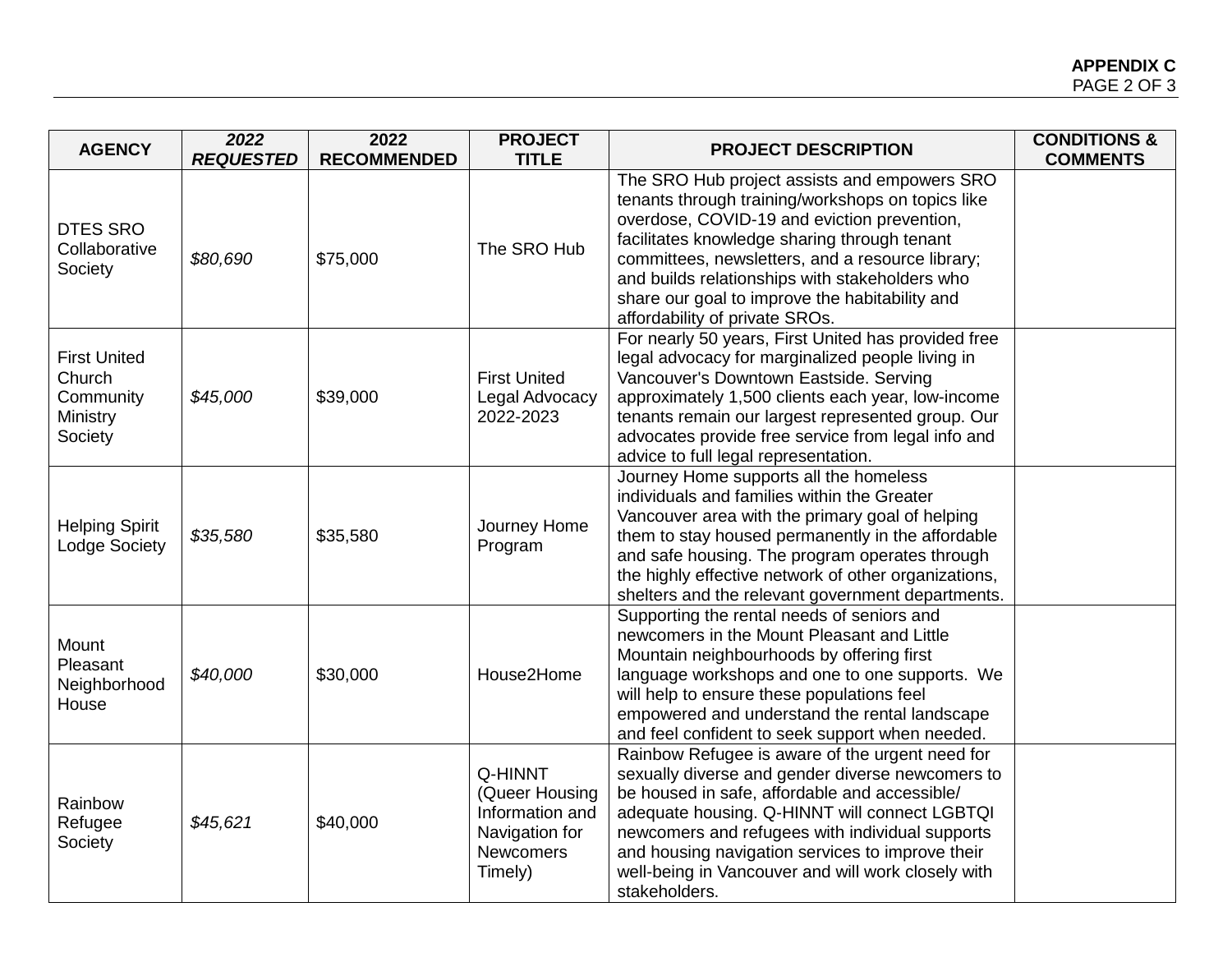| <b>AGENCY</b>                                                 | 2022<br><b>REQUESTED</b> | 2022<br><b>RECOMMENDED</b> | <b>PROJECT</b><br><b>TITLE</b>                                                              | <b>PROJECT DESCRIPTION</b>                                                                                                                                                                                                                                                                                                                                              | <b>CONDITIONS &amp;</b><br><b>COMMENTS</b>                                                                         |
|---------------------------------------------------------------|--------------------------|----------------------------|---------------------------------------------------------------------------------------------|-------------------------------------------------------------------------------------------------------------------------------------------------------------------------------------------------------------------------------------------------------------------------------------------------------------------------------------------------------------------------|--------------------------------------------------------------------------------------------------------------------|
| <b>Seniors</b><br><b>Services</b><br>Society of BC<br>(SSSBC) | \$76,261                 | \$39,000                   | Vancouver<br>Housing and<br><b>Supports</b><br>Navigation<br>Services for<br><b>Seniors</b> | SSSBC provides 1:1 housing and support<br>navigation services to Vancouver seniors to<br>prevent older adults 60+ from becoming homeless<br>by securing affordable and appropriate rental<br>housing, providing supports and outreach to<br>maintain housing and, empowering older adults to<br>understand and pursue their rental rights to remain<br>housed.          | <b>COMMENT:</b><br>Grant funding to<br>support Vancouver<br>senior renters in<br>private market<br>rental housing. |
| Tenant<br>Resource &<br>Advisory<br>Centre (TRAC)             | \$81,600                 | \$80,000                   | Legal<br>Representation<br>for Low Income<br>Vancouver<br>Renters                           | TRAC will provide direct advocacy to vulnerable<br>and disadvantaged Vancouver renters - particularly<br>those with lower incomes living in non-profit<br>housing. This will include full representation<br>services at Residential Tenancy Branch dispute<br>resolution hearings.                                                                                      |                                                                                                                    |
| The Kettle<br>Friendship<br>Society                           | \$75,000                 | \$39,000                   | <b>Mental Health</b><br>Advocacy                                                            | The program objective is to assist persons with<br>mental health issues effectively resolve their legal<br>problems, providing assistance in three distinct<br>areas: Residential Tenancy, the Ministry of Child<br>and Family Development (MCFD), and The MSD.<br>We empower our clients to fully understand and<br>exercise their rights should issues arise.         |                                                                                                                    |
| Watari<br>Counselling &<br>Support<br>Services                | \$69,710                 | \$68,420                   | YEAH! Youth<br>Excelling in<br>Achieving<br>Housing for<br>Parenting<br>Program             | Giving pregnant/parenting youth in Vancouver<br>access to food, dignified housing, appropriate<br>health care, and support, The Program provides<br>support to up to 25 youth with addiction and /or<br>mental health issues who are pregnant or<br>parenting young children and are precariously<br>housed, leaving an abused relationship, dealing<br>with MCFD, etc. |                                                                                                                    |
| Total = $13$                                                  | \$698,461                | \$575,000                  |                                                                                             |                                                                                                                                                                                                                                                                                                                                                                         |                                                                                                                    |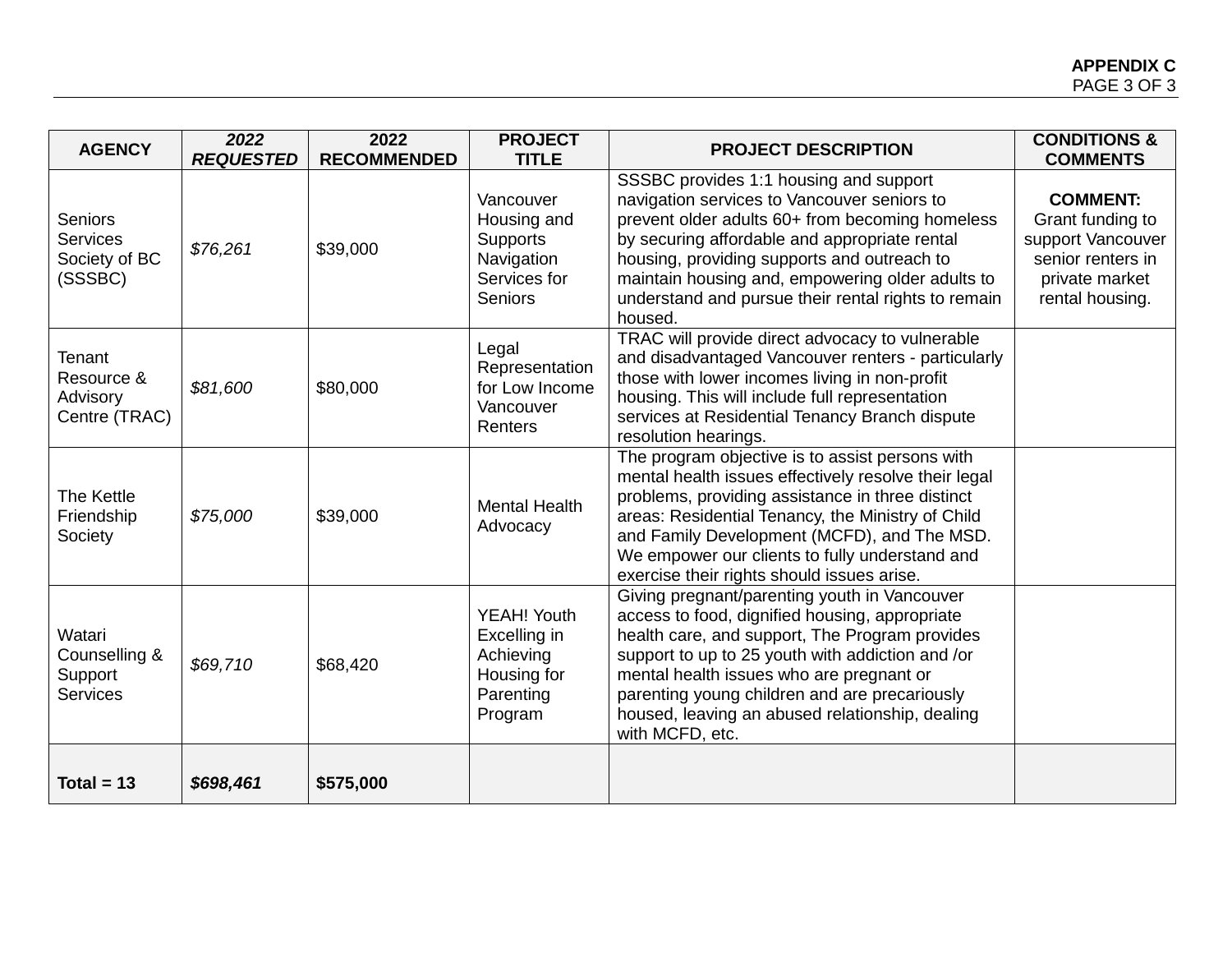# **2022 RENTER SERVICES GRANTS Renter Services Grants NOT Recommended**

| <b>AGENCY</b>                                 | 2022<br><b>REQUESTED</b> | 2022<br><b>RECOMMENDED</b> | <b>PROJECT</b><br><b>TITLE</b>                                       | <b>PROJECT DESCRIPTION</b>                                                                                                                                                                                                                                                                                                                                             | <b>CONDITIONS</b><br>&<br><b>COMMENTS</b>                                                                                                                                                      |
|-----------------------------------------------|--------------------------|----------------------------|----------------------------------------------------------------------|------------------------------------------------------------------------------------------------------------------------------------------------------------------------------------------------------------------------------------------------------------------------------------------------------------------------------------------------------------------------|------------------------------------------------------------------------------------------------------------------------------------------------------------------------------------------------|
| Downtown<br>Eastside<br><b>Women's Centre</b> | \$50,000                 | \$0                        | Housing<br>supports for<br>vulnerable<br>women in the<br><b>DTES</b> | The Downtown Eastside Women's Centre<br>Housing Outreach Program works to<br>advocate for access to housing<br>opportunities for hard-to-house women<br>and their children. We work to decrease<br>barriers to housing and provide supports to<br>assist women to obtain and maintain their<br>housing through housing loss prevention<br>and housing case management. | <b>NOT RECOMMENDED:</b><br>Meets eligibility criteria but<br>funding not recommended<br>as grants budget is limited<br>and other applications<br>rated higher in addressing<br>City priorities |
| Jewish Family<br><b>Services</b>              | \$10,000                 | \$0                        | <b>Housing Care</b><br>Manager                                       | <b>Housing Care Manager</b>                                                                                                                                                                                                                                                                                                                                            | <b>NOT RECOMMENDED:</b><br>Meets eligibility criteria but<br>funding not recommended<br>as grants budget is limited<br>and other applications<br>rated higher in addressing<br>City priorities |
| <b>Kurdish Society</b>                        | \$273,000                | \$0                        | First Steps for<br>young adults                                      | As youth move towards independence<br>from their parents and guardians, they<br>need a reliable source to guide them in<br>proper housing, rental agreements, steady<br>employment, and financial management<br>and nutritious values. This will encourage<br>our youth to contribute to the society<br>socially and economically.                                     | <b>NOT RECOMMENDED:</b><br>Meets eligibility criteria but<br>funding not recommended<br>as grants budget is limited<br>and other applications<br>rated higher in addressing<br>City priorities |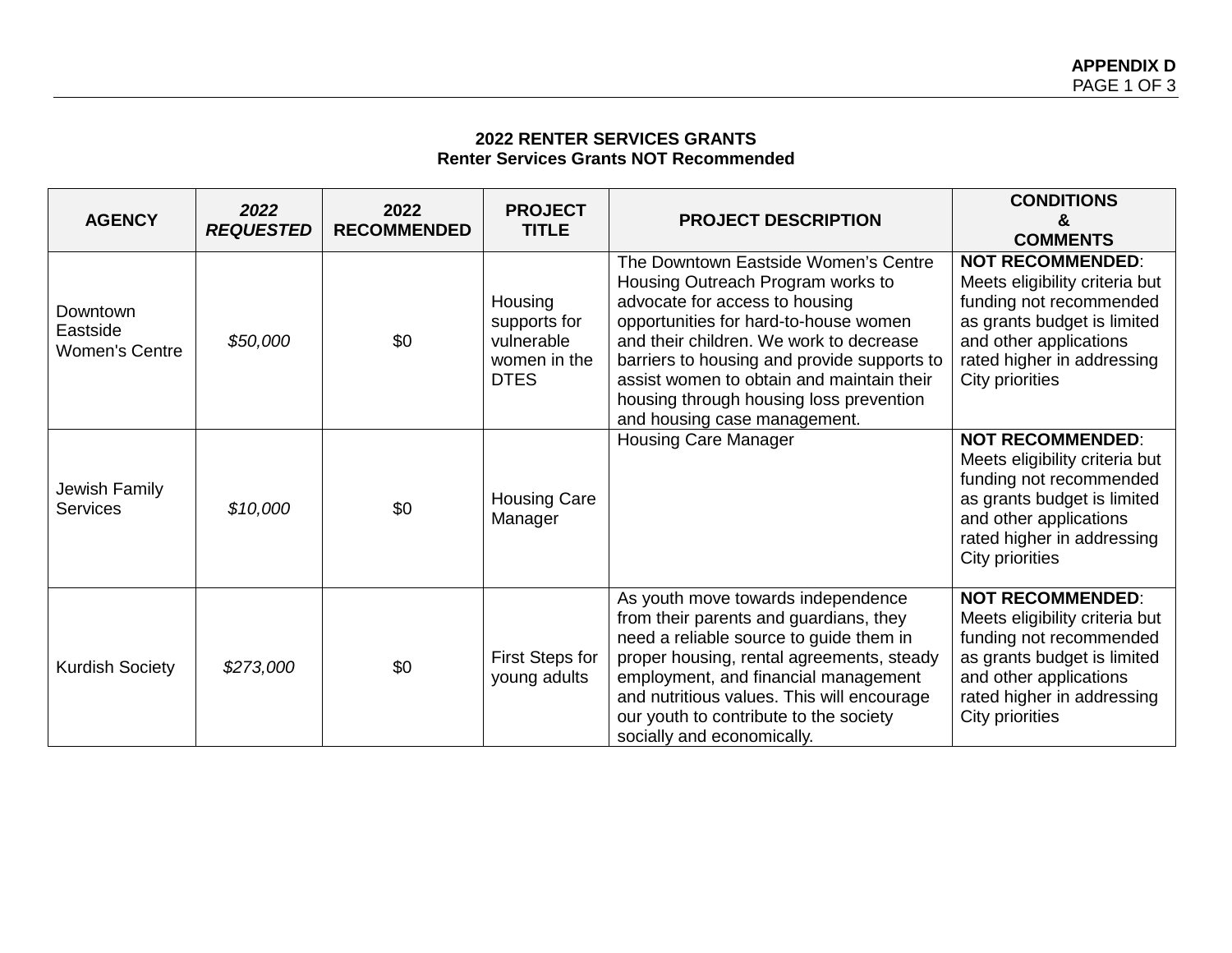| <b>AGENCY</b>                              | 2022<br><b>REQUESTED</b> | 2022<br><b>RECOMMENDED</b> | <b>PROJECT</b><br><b>TITLE</b>                                 | <b>PROJECT DESCRIPTION</b>                                                                                                                                                                                                                                                                                                                                                                 | <b>CONDITIONS</b><br>&<br><b>COMMENTS</b>                                                                                                                                                      |
|--------------------------------------------|--------------------------|----------------------------|----------------------------------------------------------------|--------------------------------------------------------------------------------------------------------------------------------------------------------------------------------------------------------------------------------------------------------------------------------------------------------------------------------------------------------------------------------------------|------------------------------------------------------------------------------------------------------------------------------------------------------------------------------------------------|
| Kitsilano<br>Neighbour-hood<br>House       | \$5,000                  | \$0                        | <b>Seniors</b><br>Tenancy<br>Support                           | To provide tenancy information primarily to<br>Seniors especially around renoviction,<br>affordable housing and related issues.                                                                                                                                                                                                                                                            | <b>NOT RECOMMENDED:</b><br>Meets eligibility criteria but<br>funding not recommended<br>as grants budget is limited<br>and other applications<br>rated higher in addressing<br>City priorities |
| Lookout Housing<br>and Health<br>Society   | \$50,000                 | \$0                        | Assisting<br>Reduction in<br>Clutter and<br>Hoarding<br>(ARCH) | Hoarding Disorder (HD) and accumulated<br>clutter have been identified as a public<br>health and fire safety risk. Through a<br>resident-centred harm reduction, approach<br>our dedicated decluttering team will assist<br>with trauma informed methods of<br>intervention to improve housing retention,<br>support residents' mental health, and<br>reduce problems related to hoarding. | <b>NOT RECOMMENDED:</b><br>Meets eligibility criteria but<br>funding not recommended<br>as grants budget is limited<br>and other applications<br>rated higher in addressing<br>City priorities |
| McLaren House<br>Society                   | \$25,000                 | \$0                        | Living For<br>Excellence<br>(LIFE)                             | LIFE Program prevents homelessness by<br>providing housing stabilization to 100 HIV+<br>renters in Vancouver, mainly seniors and<br>long-term HIV+ survivors who have no<br>family support, are isolated, living on low<br>income in non-profit rental housing. Our<br>intervention strategies support high-risk<br>renters from losing their housing and<br>becoming homeless.            | <b>NOT RECOMMENDED:</b><br>Meets eligibility criteria but<br>funding not recommended<br>as grants budget is limited<br>and other applications<br>rated higher in addressing<br>City priorities |
| <b>West End</b><br><b>Seniors' Network</b> | \$4,500                  | \$0                        | Rental<br>Housing<br>Navigation<br>information<br>Sessions     | WESN will engage with multiple key<br>organizations in the housing/rental sector<br>to arrange education sessions for older<br>adult community members (e.g.<br>Residential Tenancy Branch, TRAC and<br>SAIL, St Paul's Advocacy, Christ Church<br>Cathedral, Jewish Family Services,<br>Brightside). Sessions will work to include<br>one or more organizations presenting.               | <b>NOT RECOMMENDED:</b><br>Meets eligibility criteria but<br>funding not recommended<br>as grants budget is limited<br>and other applications<br>rated higher in addressing<br>City priorities |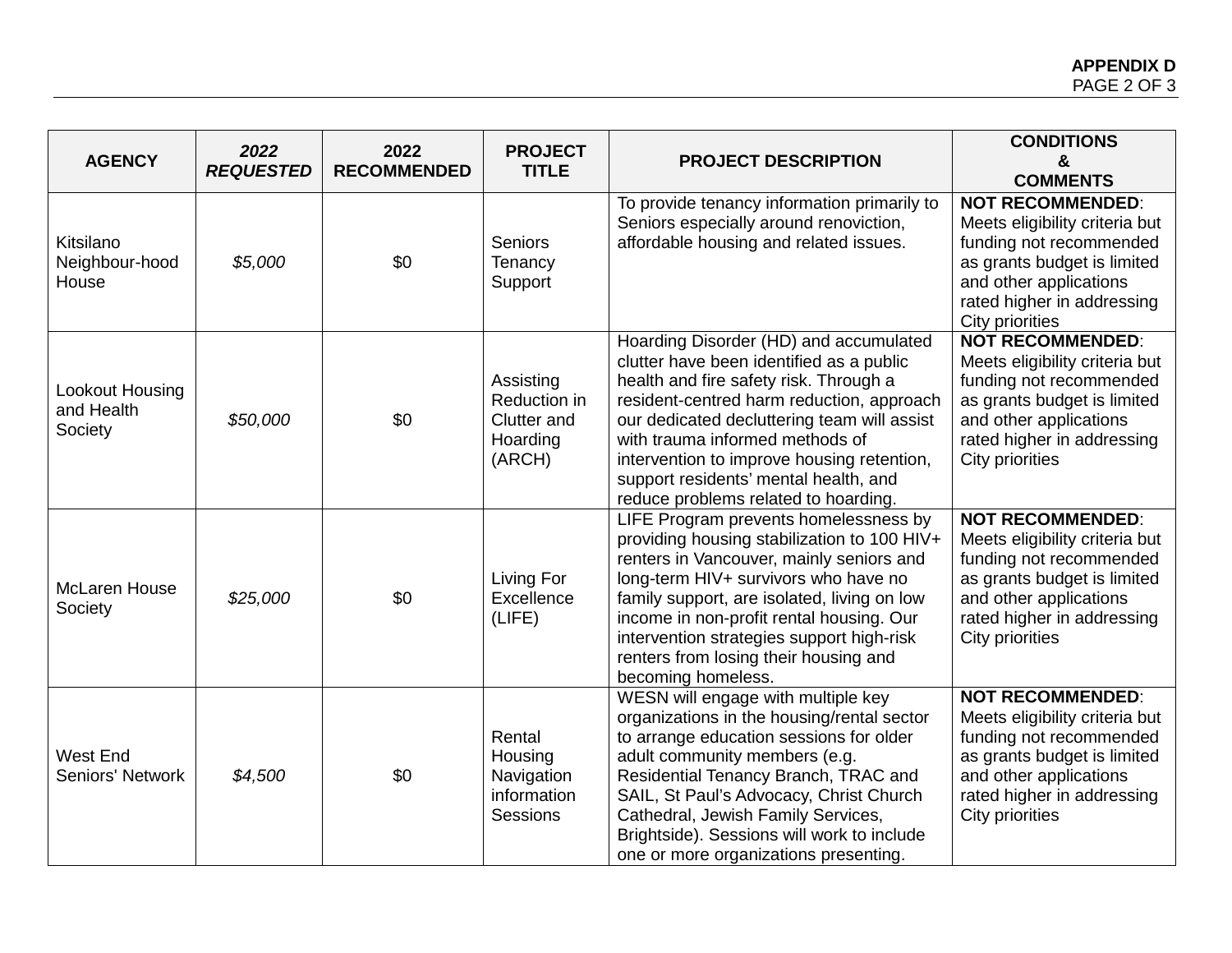| <b>AGENCY</b>                                         | 2022<br><b>REQUESTED</b> | 2022<br><b>RECOMMENDED</b> | <b>PROJECT</b><br><b>TITLE</b>                      | <b>PROJECT DESCRIPTION</b>                                                                                                                                                                                                                                                                                                                                                                        | <b>CONDITIONS</b><br>ጼ.<br><b>COMMENTS</b>                                                                                                                                                     |
|-------------------------------------------------------|--------------------------|----------------------------|-----------------------------------------------------|---------------------------------------------------------------------------------------------------------------------------------------------------------------------------------------------------------------------------------------------------------------------------------------------------------------------------------------------------------------------------------------------------|------------------------------------------------------------------------------------------------------------------------------------------------------------------------------------------------|
| Whole Way<br><b>House Society</b>                     | \$110,000                | \$0                        | <b>Seniors</b><br><b>Friendly Visits</b><br>Program | Provide community-building programs and<br>tenant support services onsite to isolated<br>low-income senior renters to ensure they<br>are safe and healthy, and have access to<br>outside community resources. Assist<br>seniors with COVID navigation and<br>recovery into community settings in a safe<br>fashion to avert ripple effects of isolation<br>on seniors.                            | <b>NOT RECOMMENDED:</b><br>Meets eligibility criteria but<br>funding not recommended<br>as grants budget is limited<br>and other applications<br>rated higher in addressing<br>City priorities |
| Yarrow<br>Intergenerational<br>Society for<br>Justice | \$50,000                 | \$0                        | Renter<br>Services for<br>Chinese<br><b>Seniors</b> | <b>Renter Services for Chinese Seniors</b><br>employs two Outreach Workers who are<br>responsible for providing outreach,<br>casework support, and educational<br>opportunities to low-income Chinese<br>seniors facing language barriers in regards<br>to renting. They operate in Chinatown, the<br>DTES, Strathcona, and to a lesser extent<br>Downtown and Hasting-Sunrise<br>neighbourhoods. | <b>NOT RECOMMENDED:</b><br>Meets eligibility criteria but<br>funding not recommended<br>as grants budget is limited<br>and other applications<br>rated higher in addressing<br>City priorities |
| $Total = 9$                                           | \$577,500                | \$0                        |                                                     |                                                                                                                                                                                                                                                                                                                                                                                                   |                                                                                                                                                                                                |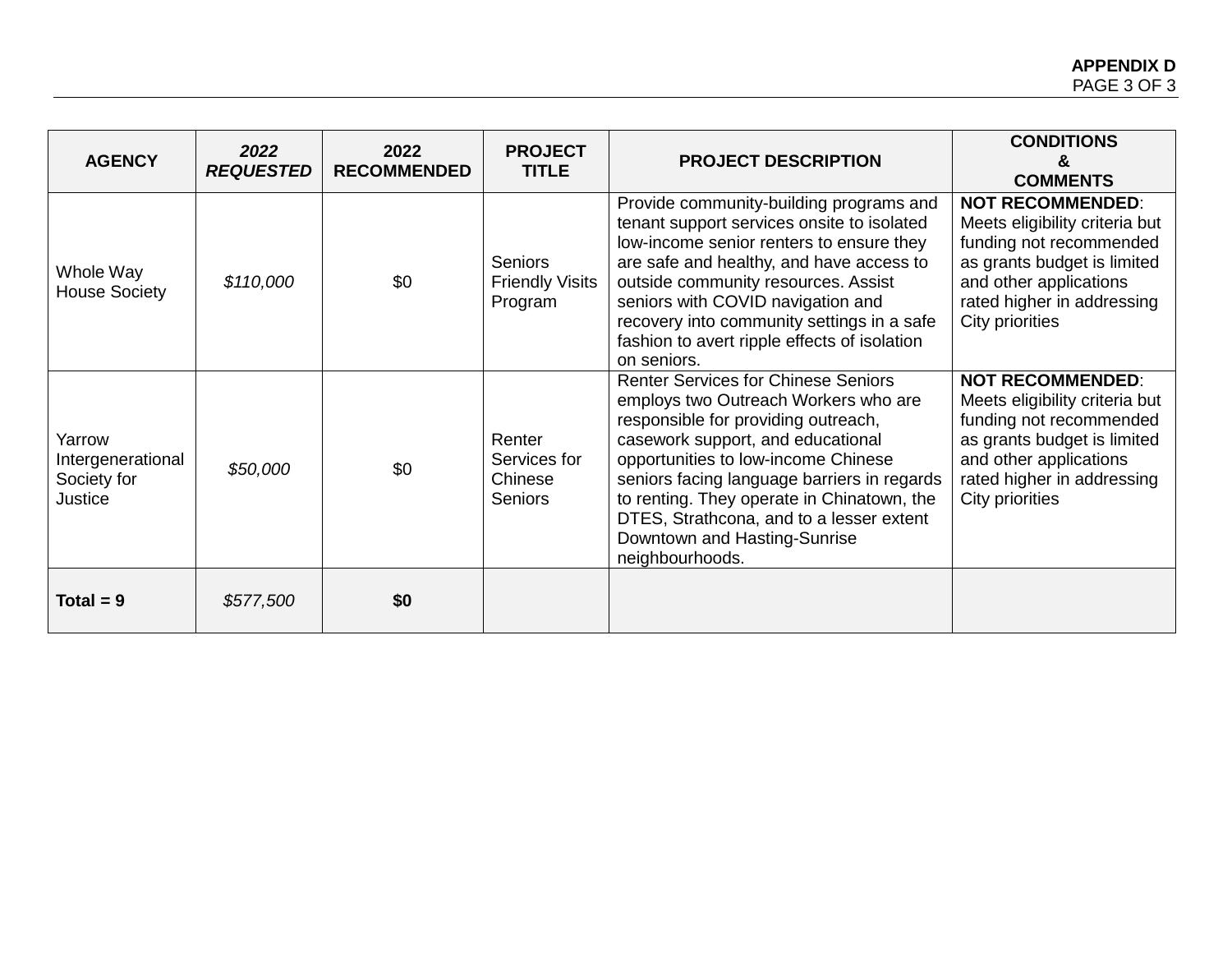## **SUMMARY OF 2020 AND 2021 RENTER SERVICES GRANT FUNDING**

The first round of Renter Services Grants was approved by Council on February 26, 2020 (RTS 13412) and a total of \$625,000 was awarded to 15 non-profits (\$500,000 from 2020 Affordable Housing Operating Budget EHT reserve funds, \$75,000 from the SRO Upgrade Granting Program, and a one-time amount of \$50,000 from a previously approved EHT reserve allocation to renter services). In March 2020, the Renter Office coordinated with Social Policy on an early response to the pandemic by enabling organizations to re-purpose core grant funding to address impacts of COVID-19. On March 18, 2020 (RTS 13786), Council approved accelerated disbursements of already-approved funding, and allowed organizations to use their City grants, including 2020 Renter Services Grants, to help mitigate the impacts of the virus, or help prevent its transmission within the population and communities that these organizations served.

Council approved the second round of Renter Services Grants on March 9, 2021 (RTS 14068) and a total of \$575,000 was awarded to 12 non-profits (\$500,000 from 2021 Affordable Housing Operating Budget EHT reserve funds, and \$75,000 from the SRO Upgrade Granting Program). The 2021 Renter Services Grant process included a report back of COVID-related activities supported by 2020 funding. Most organizations reported having used City funding quickly and successfully to continue their work in new, COVID-context appropriate ways.

| Year | No. of<br><b>Grantees</b> | <b>Amount</b><br>Awarded | <b>Source of Funds</b>                                                                                                                                                      |
|------|---------------------------|--------------------------|-----------------------------------------------------------------------------------------------------------------------------------------------------------------------------|
| 2020 | 15                        | \$625,000                | - Affordable Housing Operating Budget EHT reserve funds (\$500,000)<br>- Previously approved EHT reserve allocation (\$50,000)<br>- SRO Upgrade Granting Program (\$75,000) |
| 2021 | 12                        | \$575,000                | - Affordable Housing Operating Budget EHT reserve funds (\$500,000)<br>- SRO Upgrade Granting Program (\$75,000)                                                            |

|  | Table 1. 2020 and 2021 Renter Services Grants |  |  |  |  |
|--|-----------------------------------------------|--|--|--|--|
|--|-----------------------------------------------|--|--|--|--|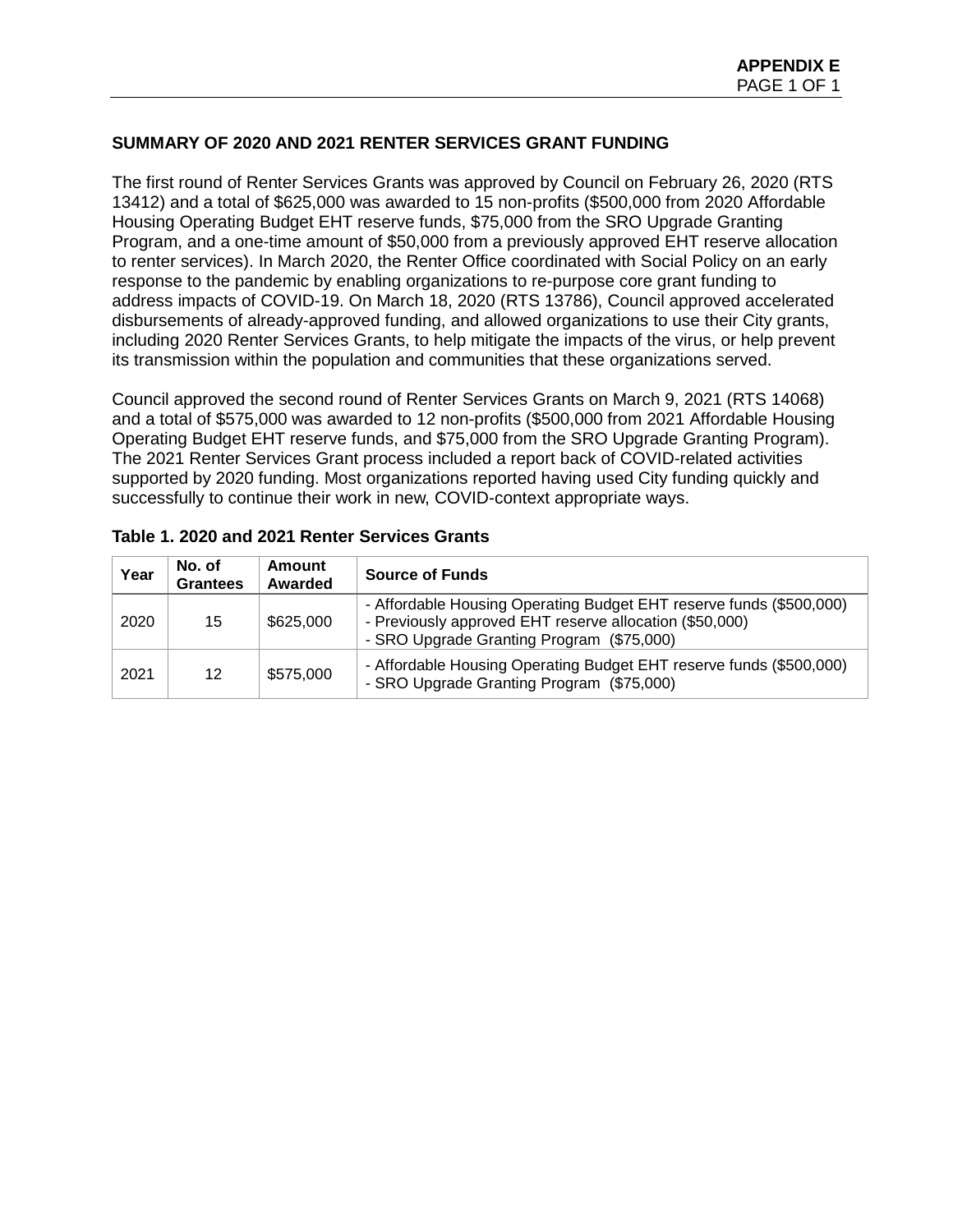# **THE CITY'S INVESTMENT IN RENTERS**

Prior to the creation of Renter Services Grants, the City was already making significant annual investments in programs and services supporting renters through Social Policy's Direct Social Services (DSS) Grants - since renamed Core Support Grants (CSG) - and Organizational Capacity Building (OCB) Grants. The recommendation in 2019 to create a new Renter Services Grants program was partially in response to the growth of social serving organizations that include renter education, advocacy or supports as a service area accompanying their core mission. As the housing and homelessness crisis has deepened, many on the front line who support communities and individuals to thrive have found the lack of stable housing to be a counter pressure to their work. For example, non-profit health providers report increased demand to assist low-income clients with securing housing and other tenancy issues.

In 2019, prior to the establishment of the Renter Services Grants program, the City invested approximately \$382,000 via DSS Grants (now CSG) (RTS 12912) into organizations identifying renter services and advocacy as a core function of their work (Table 1). In 2020 and 2021, the City's investment into renter services and advocacy increased to approximately \$1 million each year with the addition of \$625,000 in Renter Services Grants in 2020 (RTS 13180) and \$575,000 in 2021 (RTS 14068).

For 2022, the proposed combined investment via Renter Services Grants and CSG again represents an opportunity to build and strengthen the existing sector and identify new opportunities to reach organizations where renter services have not been a core focus in the past or that are new applicants to the City.

| <b>Grant Stream</b>                 | 2019<br><b>COV Investment</b><br>in Core Services<br>for Renters | 2020<br><b>COV Investment</b><br>in Core Services<br>for Renters | 2021<br><b>COV Investment</b><br>in Core Services<br>for Renters | 2022<br><b>Recommended COV</b><br><b>Investment in Core</b><br><b>Services for Renters</b> |
|-------------------------------------|------------------------------------------------------------------|------------------------------------------------------------------|------------------------------------------------------------------|--------------------------------------------------------------------------------------------|
| CSG (formerly<br><b>DSS Grants)</b> | \$382,000                                                        | \$382,000                                                        | \$404,000                                                        | \$436,000                                                                                  |
| Renter<br><b>Services</b><br>Grants | n/a                                                              | \$625,000                                                        | \$575,000                                                        | \$575,000                                                                                  |
| <b>Total</b>                        | \$382,000                                                        | \$1,007,000                                                      | \$979,000                                                        | \$1,011,000                                                                                |

|  |  | Table 1. COV Investments in Core Services and Advocacy for Renters 2019-2022 |
|--|--|------------------------------------------------------------------------------|
|--|--|------------------------------------------------------------------------------|

Staff note that Table 1 does not include the many CSG and OCB Grants for organizations that make some mention of serving low-income renters who are marginalized and/or at risk of displacement, but whose primary focus is not on renters. Given the multi-focal nature of the work conducted by these agencies, it is impossible to determine the percent of funding that might be supporting renters. However, CSG and OCB Grants that referenced renter needs and supports as a secondary area of service for 2019, 2020 and 2021 were approximately \$400,000 (RTS 12912, RTS 13579 and RTS 14269 respectively), and is recommended to be approximately the same for 2022 (14837).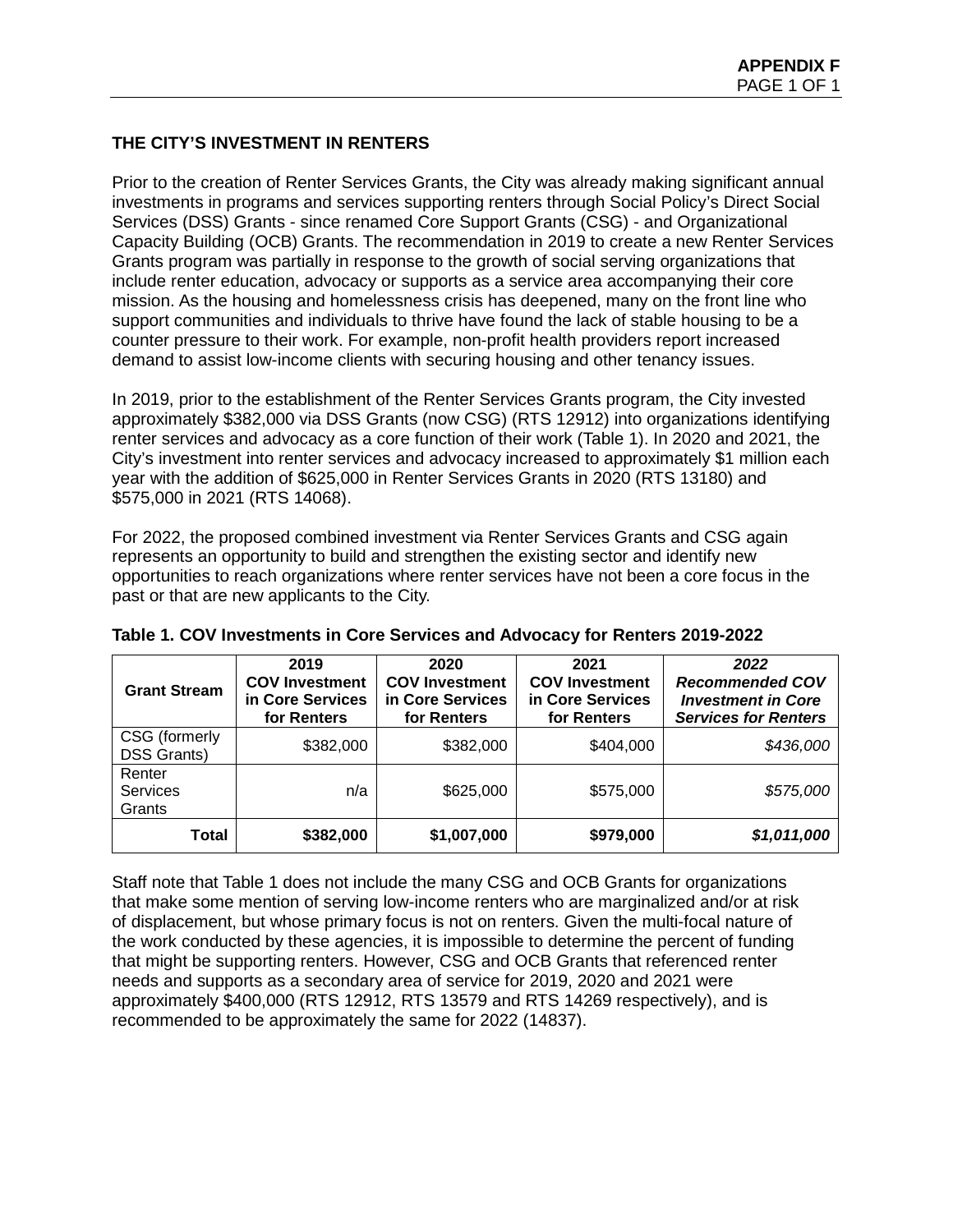## **UPDATE ON WORK OF THE CITY OF VANCOUVER RENTER OFFICE**

The following is an update on staff actions taken since June 2019 to further the creation of a City of Vancouver Renter Office.

### *Renter Services and Advocacy Team (RAST)*

This internal cross-departmental team was established to coordinate efforts to improve City responsiveness to renter issues. The Team is led and convened by ACCS Renter Office, with participation from Development, Building and Licensing (DBL), Planning, Urban Design and Sustainability (PDS), Legal Services, and Corporate Communications. These departments regularly interface with renters and are responsible for policy and City practice that impact renters and renting in Vancouver. In 2021, a new Planning Analyst position in PDS was filled to support the existing Planner III, Planner II, Planner I and Planning Analyst positions in ACCS and the Communications Coordinator position in Corporate Communications. DBL and Legal Services are in the process of filling their new positions.

The RAST Team meets periodically to coordinate on key renter issues and initiatives. From day to day, staff coordinate to respond to renter issues and opportunities as they arise. For example, in order to support a low-income renter facing displacement, staff may need permitting or property use information and support from DBL, policy interpretation from PDS, and/or rehousing support from Homelessness Services in ACCS. The RAST has identified the interconnectedness of renter-related work across the departments and the importance of collaborating to improve experiences and outcomes for renters.

## *Renter Enquiry Line*

ACCS Renter Office staff continue to receive daily email and phone messages via the Renter Enquiry Line (REL) set up in December 2018 to provide a point of entry for renters and those advocating for renters to bring their questions and concerns to the City, and for staff to assist in triaging enquiries and coordinating responses via the RAST. Depending on the nature of enquiries, staff also refers callers to external partners including renter-serving non-profits and the provincial Residential Tenancy Branch.

In 2021, REL staff responded to 436 enquiries from 412 individuals, compared to 454 enquiries from 404 individuals in 2020, and 485 enquiries from 299 individuals in 2019. Staff knowledge of and response time to renter issues has improved since 2019, and, as other departmental staff have become increasingly familiar with the purpose and processes of the Renter Office, interdepartmental coordination and responsiveness have improved as well. The 37% increase in the number of renters contacting the REL since 2019 indicates greater renter awareness of Renter Office services.

While there are some overlaps of enquiries between provincial and municipal jurisdictions, such as maintenance issues, issues related to renovations/demolitions, the majority of enquiries continued to be those related to the RTA and renter rights under provincial legislation (65%). This includes evictions and threat of evictions (21%), complaints about landlords (20%), maintenance & repairs issues (12%). The majority of the City-related enquiries were about the Tenant Relocation and Protection Policy (TRPP), permits and other policies and programs (42%), followed by requests for help seeking housing (12%).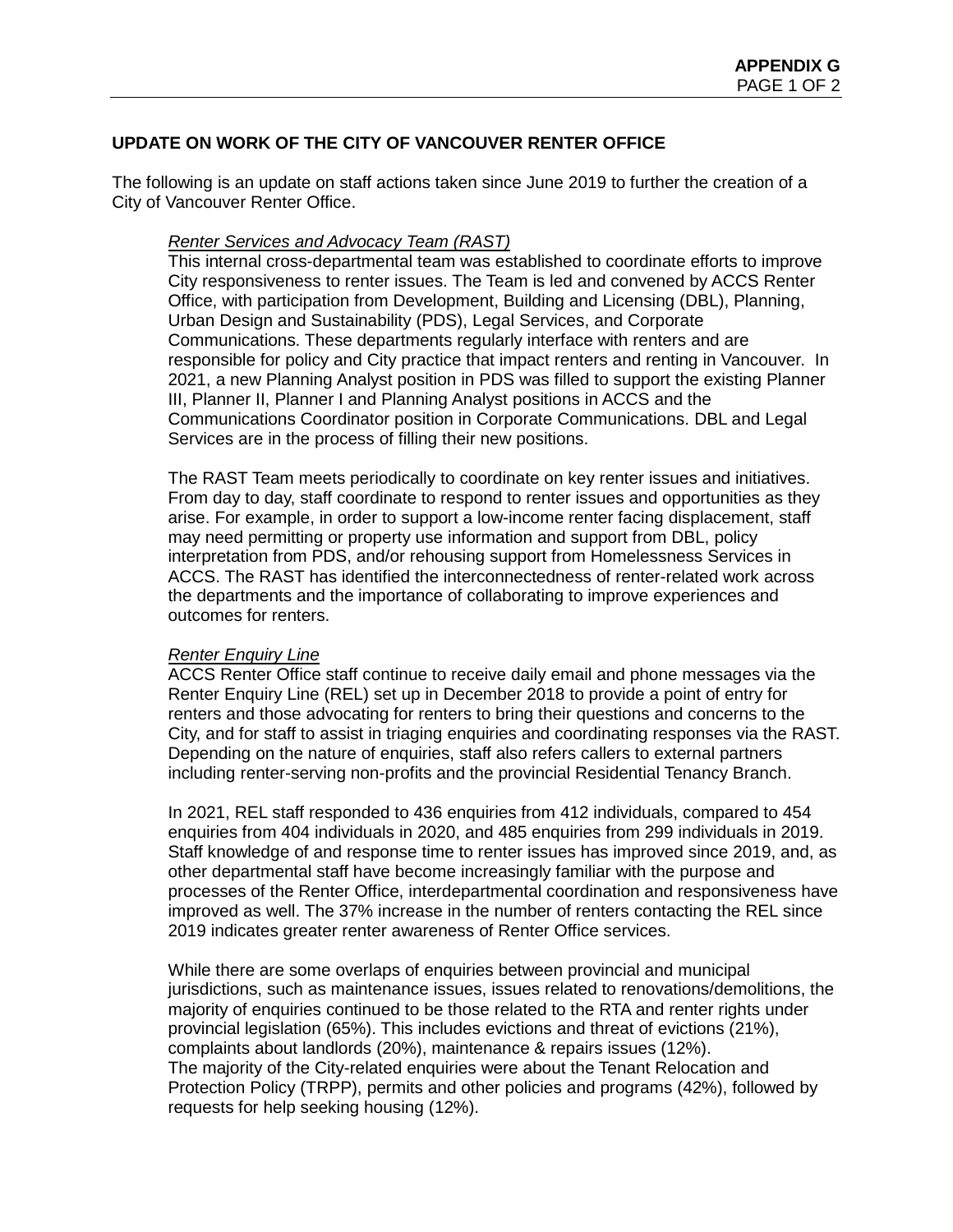### *Consultation and Engagement*

Staff continue to engage key sector partners to identify opportunities to enhance, elevate and improve services for renters. During the pandemic, staff have transitioned quarterly in-person meetings with non-profit renter advocacy and services organizations to an online virtual platform. Meetings provide an opportunity for interested groups to share knowledge, strengthen relationships, discuss key issues related to renters, and learn about and provide feedback on relevant City policies and programs. Staff in the Renter Office also have responsibility for supporting the City's Renters Advisory Committee.

### *Renter Services Centre*

Council directed staff to develop a plan for a Renter Services Centre, as a community hub that provides a point of entry for Vancouver renters to access services and supports, with non-profit organizations, City staff and, potentially, Provincial services co-located onsite. A location for the Centre has been identified at a City-owned site at 900 Howe St. From April to October 2021, staff conducted community engagement with renters and renter-serving non-profit organizations to determine how a Renter Services Centre could best meet the needs of Vancouver renters. Engagement methods included an online survey, focus groups, workshops and interviews. Currently, a consultant is finalizing a Feasibility Study for the Centre based on analysis of engagement findings and with input from a community-based Project Advisory Committee. The Feasibility Study will identify a vision for the Centre and identify and evaluate options to achieve that vision. A memo summarizing findings and next steps will be brought to Council in late March 2022.

### *Tenant Relocation Specialist*

Council directed staff to take actions to improve the availability and quality of third-party market Tenant Relocation Specialists to support the implementation of Tenant Relocation Plans (TRPs). Through a general review of market availability of Tenant Relocation Specialists and discussions with sector organizations and review of active TRPs, staff found that there are currently few organizations or individuals providing this important service in the market, and that there has been some loss of more experienced specialists from retirement and staff turnover. In Q2 of 2022, staff will begin to explore with housing operators, BC Housing, renter services, Landlord BC, and other organizations on how to develop and where to best situate a Tenant Relocation Specialist training program for success.